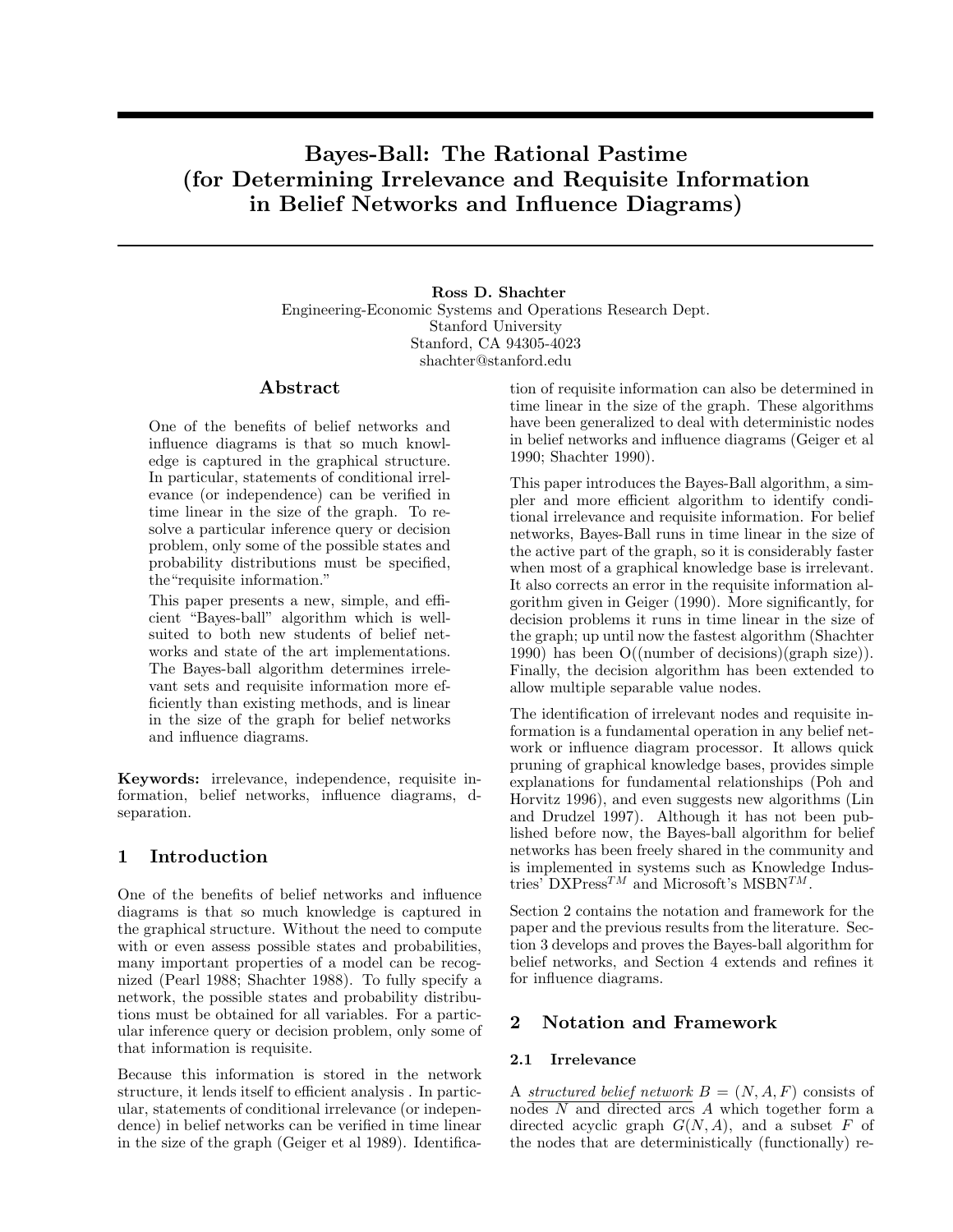

irrelevances

lated to their parents. Corresponding to each node  $j$ lated to their parents. Corresponding to each node  $j$  is an <u>uncertain variable</u>  $X_j$ . Consider the belief net-<br>work shown in Figure 1a. This represents a contest work shown in Figure 1a. This represents a contest is an <u>uncertain variable</u>  $X_j$ . Consider the belief network shown in Figure 1a. This represents a contest<br>in which the prize depends on the state of two flipped<br>coins *Coin 1* and *Coin 2* are oval probabilistic nodes work shown in Figure 1a. This represents a contest<br>in which the prize depends on the state of two flipped<br>coins. *Coin 1* and *Coin 2* are oval *probabilistic nodes*<br>and *Win Prize* is a double oval *deterministic node* in which the prize depends on the state of two flippecins. *Coin 1* and *Coin 2* are oval *probabilistic node* and *Win Prize* is a double oval *deterministic node*.

coins. *Coin 1* and *Coin 2* are oval *<u>probabilistic nodes</u>* and *Win Prize* is a double oval <u>deterministic node</u>.<br>In referring to the graph  $G(N, A)$ , for any node  $i \in N$ ,  $Pa(i)$  denotes the parents of i and  $De(i)$  denotes  $Pa(i)$  denotes the parents of i and  $De(i)$  denotes the descendants of i.<br>A joint probability distribution over  $X_N$  is said to ad-<br>mit a *directed factorization* with respect to a struc-

A joint probability distribution over  $X_N$  is said to ad-A joint probability distribution over  $X_N$  is said to admit a *directed factorization* with respect to a structured belief network  $B = (N, A, F)$  if  $X_j$  is a deterministic function of  $X_{D}(x)$  for all  $j \in F$  and mit a *directed factorization* with respect to a<br>tured belief network  $B = (N, A, F)$  if  $X_j$  is a<br>ministic function of  $X_{Pa(j)}$  for all  $j \in F$  and

$$
\Pr\{X_N\} = \prod_{j \in N} \Pr\{X_j | X_{\text{Pa}(j)}\}.
$$

Given a joint probability distribution for  $X_N$ ,  $Pr{X_N}$ ,  $X_J$  is *probabilistically irrelevant* (usually called "inde-Given a joint probability distribution for  $X_N$ ,  $Pr{X_N}$ ,  $X_J$  is *probabilistically irrelevant* (usually called "independent") to  $X_L$  given  $X_K$  for some  $J, K, L \subseteq N$  if

$$
\Pr\{X_J|X_K,X_L\} = \Pr\{X_J|X_K\}.
$$

pendent") to  $X_L$  given  $X_K$  for some  $J, K, L \subseteq N$  if<br>  $\Pr{X_J | X_K, X_L} = \Pr{X_J | X_K}$ .<br>
Given a structured belief network  $B = (N, A, F)$  and<br>
sets  $J K L \subseteq N X_L$  is said to be *irrelevant* to  $X_L$ Given a structured belief network  $B = (N, A, F)$  and sets  $J, K, L \subseteq N$ ,  $X_J$  is said to be <u>irrelevant</u> to  $X_L$ Given a structured belief network  $B = (N, A, F)$  and<br>sets  $J, K, L \subseteq N$ ,  $X_J$  is said to be <u>irrelevant</u> to  $X_L$ <br>given  $X_K$  in B, denoted  $X_J \perp_B X_L|X_K$ , if  $X_J$  is prob-<br>abilistically irrelevant to  $X_L$  given  $X_K$  for any joint sets  $J, K, L \subseteq N$ ,  $X_J$  is said to be <u>irrelevant</u> to  $X_L$  given  $X_K$  in  $B$ , denoted  $X_J \perp_B X_L | X_K$ , if  $X_J$  is probabilistically irrelevant to  $X_L$  given  $X_K$  for any joint probability distribution  $\Pr{X_N}$  that admits a d abilistically irrelevant to  $X_L$  given  $X_K$  for any joint probability distribution  $Pr{X_N}$  that admits a directed factorization with respect to  $B$ . abilistically irrelevant to  $X_L$  given  $X_K$  for any joint<br>probability distribution  $\Pr\{X_N\}$  that admits a di-<br>rected factorization with respect to B.<br>Less formally,  $X_J$  is irrelevant to  $X_L$  given  $X_K$  in B if,<br>having

Less formally,  $X_J$  is irrelevant to  $X_L$  given  $X_K$  in B if,<br>having observed  $X_K$ , one can learn nothing more about<br> $X_J$  by also observing  $X_J$ . The following proposition is Less formally,  $X_J$  is irrelevant to  $X_L$  given  $X_K$  in  $B$  if,<br>having observed  $X_K$ , one can learn nothing more about<br> $X_J$  by also observing  $X_L$ . The following proposition is<br>well known (Pearl 1988) having observed  $X_K$ , one can learn nothing more about  $X_J$  by also observing  $X_L$ . The following proposition is well known (Pearl 1988).

### Proposition 1 (Irrelevance Decomposition)

Given any structured belief network  $B = (N, A, F)$  and **Proposition 1 (Irrelevance Decomposition)**<br>Given any structured belief network  $B = (N, A, F)$  and<br>any subsets J, K, L ⊆ N, X<sub>J</sub> ⊥<sub>B</sub> X<sub>L</sub>|X<sub>K</sub> if and only if<br>X<sub>i</sub> | p X<sub>i</sub>|X<sub>K</sub> for all  $i \in I$  and  $l \in I$ . Given any structured belief network  $B =$ <br>any subsets  $J, K, L \subseteq N$ ,  $X_J \perp_B X_L | X_K$ <br> $X_j \perp_B X_l | X_K$  for all  $j \in J$  and  $l \in L$ .

 $X_j \perp_B X_l | X_K$  for all  $j \in J$  and  $l \in L$ .<br>It is important to understand that probabilistic irrel-<br>evance is not the same as the irrelevance represented It is important to understand that probabilistic irrelevance is not the same as the irrelevance represented<br>by a belief network. For example Proposition 1 does It is important to understand that probabilistic irrelevance is not the same as the irrelevance represented<br>by a belief network. For example, Proposition 1 does<br>not hold for particular probability distributions unevance is not the same as the irrelevance represented<br>by a belief network. For example, Proposition 1 does<br>not hold for particular probability distributions un-<br>less their independence is completely representable in by a belief network. For example, Proposition 1 does<br>not hold for particular probability distributions un-<br>less their independence is completely representable in<br>a structured belief network. Consider the coin flipnot hold for particular probability distributions un-<br>less their independence is completely representable in<br>a structured belief network. Consider the coin flip-<br>ping-contest shown in Figure 1a. The decision-maker less their independence is completely representable in<br>a structured belief network. Consider the coin flip-<br>ping contest shown in Figure 1a. The decision-maker<br>believes that the two flips are irrelevant but that the ping contest shown in Figure 1a. The decision-maker ping contest shown in Figure 1a. The decision-maker<br>believes that the two flips are irrelevant but that the<br>prize is determined by them. If he believes that the<br>coins are both fair and the prize will be awarded if believes that the two flips are irrelevant but that the prize is determined by them. If he believes that the coins are both fair and the prize will be awarded if the two coins match then the network in Figure 1b is prize is determined by them. If he believes that the coins are both fair and the prize will be awarded if the two coins match, then the network in Figure 1b is

also valid, since he believes that the state of one coin<br>tells him nothing about whether he will win (That also valid, since he believes that the state of one coin<br>tells him nothing about whether he will win. (That<br>would not be true if the coins were not fair or the also valid, since he believes that the state of one coin<br>tells him nothing about whether he will win. (That<br>would not be true if the coins were not fair or the<br>contest were won with two heads) A misannlication tells him nothing about whether he will win. (That<br>would not be true if the coins were not fair or the<br>contest were won with two heads.) A misapplication<br>of Proposition 1 would suggest that seeing both coins would not be true if the coins were not fair or the contest were won with two heads.) A misapplication of Proposition 1 would suggest that seeing both coins would tell him nothing about whether he will win! contest were won with two heads.) A misapplication of Proposition 1 would suggest that seeing both coir would tell him nothing about whether he will win! would tell him nothing about whether he will win!<br>2.2 Deterministic Irrelevance

Given any structured belief network  $B = (N, A, F)$ Given any structured belief network  $B = (N, A, F)$ <br>and a deterministic node  $j \in F$ , the variable  $X_j$  is<br>certain or *effectively observed* if the parents of node *i* Given any structured belief network  $B = (N, A, F)$ <br>and a deterministic node  $j \in F$ , the variable  $X_j$  is<br>certain or effectively observed if the parents of node j,<br> $Pa(j)$ , are observed. Similarly, if each parent of  $j \in$ <br> $F$  i certain or <u>effectively observed</u> if the parents of node j,<br>  $Pa(j)$ , are observed. Similarly, if each parent of  $j \in$ <br>
F is either observed or effectively observed, then the<br>
variable  $X_i$  is also effectively observed. Mor variable  $X_j$  is also effectively observed. More formally, bbserved. Similarly, if each parent of  $j \in$ <br>observed or effectively observed, then the<br>is also effectively observed. More formally,<br>oles  $X_K$  are observed for some  $K \subseteq N$  a F is either observed or effectively observed, then the variable  $X_j$  is also effectively observed. More formally, if the variables  $X_K$  are observed for some  $K \subseteq N$ , a variable  $X_j$  is also effectively observed. More formally,<br>if the variables  $X_K$  are observed for some  $K \subseteq N$ , a<br>node j is said to be *functionally determined* by K if<br>either  $i \in K$  or  $X_i$  is a deterministic function of either  $j \in K$  or  $X_j$  is a deterministic function of  $X_K$ .<br>The set of nodes functionally determined by  $K$ ,  $F_K$ , if the variables  $X_K$  are observed for some  $K \subseteq N$ , a node j is said to be <u>functionally determined</u> by K if either  $j \in K$  or  $X_j$  is a deterministic function of  $X_K$ . The set of nodes functionally determined by  $K$ ,  $F_K$ 

$$
F_K \leftarrow K \cup \{ i \in F : Pa(i) \subseteq F_K \},\
$$

 $F_K \leftarrow K \cup \{i \in F : Pa(i) \subseteq F_K\},$ <br>corresponding to nested instances of effective observa-<br>tion. For example, in Figure 1a, if the two coins are the  $T_{K}$  of  $\bigcup_{v \in T} T_{\alpha(v)} \subseteq T_{K}$ ,<br>corresponding to nested instances of effective observa-<br>tion. For example, in Figure 1a, if the two coins are<br>observed then it is functionally determined whether corresponding to nested instances of effective observation. For example, in Figure 1a, if the two coins are observed then it is functionally determined whether the prize will be awarded tion. For example, in Figure<br>observed then it is function<br>the prize will be awarded. the prize will be awarded.<br>Proposition 2 (Deterministic Irrelevance)

Given a structured belief network  $B = (N, A, F)$  and **Proposition 2 (Deterministic Irrelevance)**<br>Given a structured belief network  $B = (N, A, F)$  and<br>sets  $J, K \subseteq N$ ,  $X_J$  is functionally determined by  $X_K$ <br>in belief network  $B$  if and only if  $X_J \perp_R X_N | X_K$ Given a structured belief network  $B = (N, A, F)$  as sets  $J, K \subseteq N$ ,  $X_J$  is functionally determined by  $X$  in belief network  $B$  if and only if  $X_J \perp_B X_N | X_K$ .<br>As a special case of Proposition 2,

As a special case of Proposition 2.

$$
X_{F_V} \perp_B X_N | X_K
$$
 for all  $K \subseteq N$ .

### 2.3 Target Sets

Efficient computation of the following sets is one ob-Efficient computation of the following sets is one objective of this paper. The other objective is efficient computation of the related requisite sets for sequential Efficient computation of the following sets is one objective of this paper. The other objective is efficient computation of the related requisite sets for sequential decision problems represented by influence diagrams computation of the related requisite sets for sequential decision problems represented by influence diagrams.

decision problems represented by influence diagrams.<br>The <u>irrelevant nodes</u> for  $X_J$  given  $X_K$ , denoted  $X_N$  (*J*|*K*) are those nodes which are conditionally in-The *irrelevant nodes* for  $X_J$  given  $X_K$ , denoted  $X_{N_i}(J|K)$ , are those nodes which are conditionally irrelevant to  $X_J$  given  $X_K$  $X_{N_i}(J|K)$ , are those nodes which are conditionally irrelevant to  $X_J$  given  $X_K$ ,

$$
N_i(J|K) = \{i \in N : X_i \perp_B X_J | X_K\}.
$$

 $N_i(J|K) = \{i \in N : X_i \perp_B X_J | X_K\}.$ <br>The *requisite* or required information needed to com-<br>puto  $\overline{\Pr{X \perp X}}$ . depends on the probabilistic irrela The <u>requisite</u> or required information needed to compute  $Pr{\{X_J | X_K\}}$  depends on the probabilistic irrele-<br>vance rather than the conditional irrelevance revealed pute  $Pr{X_J|X_K}$  depends on the probabilistic irrelevance, rather than the conditional irrelevance revealed pute  $Pr{X_J | X_K}$  depends on the probabilistic irrelevance, rather than the conditional irrelevance revealed<br>in the belief network graph. Thus, from the graph we<br>can only recognize the information which "might" be vance, rather than the conditional irrelevance revealed<br>in the belief network graph. Thus, from the graph we<br>can only recognize the information which "might" be<br>needed for any probability distribution in the belief network graph. Thus, from t<br>can only recognize the information which<br>needed for any probability distribution.

the requisite probability distribution.<br>The requisite probability nodes for J given K, denoted  $N(\overline{I|K})$  are those nodes for which conditional prob-The requisite probability nodes for J given K, denoted  $N_p(J|K)$ , are those nodes for which conditional prob-<br>ability distributions (and possible states) might be The requisite probability nodes for J given K, denoted  $N_p(J|K)$ , are those nodes for which conditional probability distributions (and possible states) might be needed to compute  $Pr\{X_I | X_{I'}\}$ . The conditional  $N_p(J|K)$ , are those nodes for which conditional probability distributions (and possible states) might be needed to compute  $Pr{X_J | X_K}$ . The conditional probability distribution for a deterministic node is usuability distributions (and possible states) might be needed to compute  $Pr{X_J|X_K}$ . The conditional probability distribution for a deterministic node is usu-<br>ally specified as a deterministic function needed to compute  $Pr{X_J|X_K}$ . The conditional probability distribution for a deterministic node is usually specified as a deterministic function.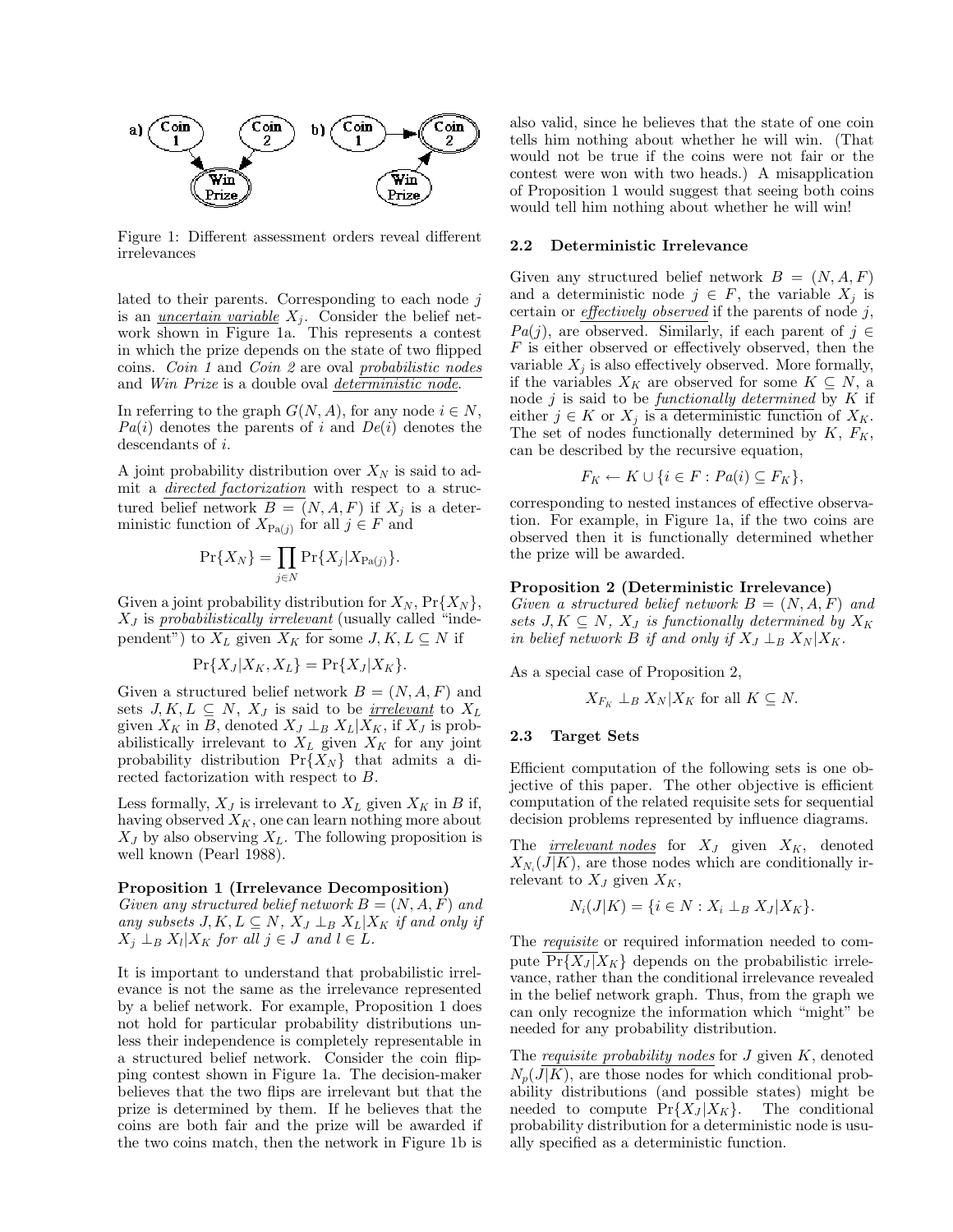The requisite observations for J given K,  $N_e(J|K) \subseteq$ The <u>requisite observations</u> for J given  $K$ ,  $N_e(J|K) \subseteq K$ , are those observed nodes for which observations (and hence the possible states which might be ob-The <u>requisite observations</u> for J given  $K$ ,  $N_e(J|K) \subseteq K$ , are those observed nodes for which observations (and hence the possible states which might be observed) might be needed to compute  $Pr\{X_I|X_K\}$ K, are those observed nodes for which observation<br>(and hence the possible states which might be observed) might be needed to compute  $Pr{X_J | X_K}$ .

(and nence the possible states which higher be observed) might be needed to compute  $Pr{X_J|X_K}$ .<br>In previous papers (Shachter 1988; Shachter 1990), these sets were referred to as the "minimal sets of rel-In previous papers (Shachter 1988; Shachter 1990), these sets were referred to as the "minimal sets of relevant nodes,"  $N_{\pi}(J|K) = N_p(J|K)$  and  $N_{\Omega}(J|K) =$  $N_p(J|K) \cup N_e(J|K)$ .

### 2.4 D-separation

The Bayes-ball algorithm is strongly based on the concept of d-separation (Geiger et al 1989; Pearl 1988; The Bayes-ball algorithm is strongly based on the concept of d-separation (Geiger et al 1989; Pearl 1988; Pearl et al 1990) and its deterministic generalization, D-separation (Geiger et al 1990) cept of d-separation (Geiger et al<br>Pearl et al 1990) and its determini<br>D-separation (Geiger et al 1990).

D-separation (Geiger et al 1990).<br>
An <u>active path</u> from J to L given K is a simple trail<br>
(or undirected path) between  $i \in I$  and  $i \in J$  such An <u>active path</u> from J to L given K is a simple trail<br>(or undirected path) between  $i \in L$  and  $j \in J$ , such<br>that every node with two incoming arcs on the trail is An <u>active path</u> from J to L given K is a simple trail **3.1**<br>(or undirected path) between  $i \in L$  and  $j \in J$ , such that every node with two incoming arcs on the trail is give<br>or has a descendant in K; and every other node that every node with two incoming arcs on the trail is trail is not functionally determined by  $K$ . As a special case, active paths can be just a single node, that is,  $i = j$ .

Given sets of nodes,  $J, K$ , and  $L$  from belief network Given sets of nodes,  $J$ ,  $K$ , and  $L$  from belief network  $B$ ,  $K$  is said to  $D$ -separate  $J$  from  $L$  in  $B$  if there is no active path from  $J$  to  $L$  given  $K$ . This condition determines all irrelevancies represented  $B$ ,  $K$  is said to  $D$ -separate  $J$  from  $L$  in  $B$  if there is no active path from  $J$  to  $L$  given  $K$ . This condition determines all irrelevancies represented in the belief network (1990) determines all irrelevancies represented in the belief network (1990).

**Theorem 1 (D-Separation)** Given a structured be-<br>lief network  $B = (N, A, F)$  and  $J, K, L \subseteq N$ ,  $\sum_{I=1}^{N} \sum_{B} X_L | X_K \text{ if and only if } K \text{ } D\text{-}separates \text{ } \overline{J} \text{ from } L \text{ in } B.$ 

L in B.<br>Geiger (1989; 1990) devised linear-time reachability al-<br>gorithms for finding active paths from L given K that Geiger (1989; 1990) devised linear-time reachability algorithms for finding active paths from  $J$  given  $K$  that inspired the Bayes-ball algorithm. Unfortunately, ac-Geiger (1989; 1990) devised linear-time reachability algorithms for finding active paths from  $J$  given  $K$  that inspired the Bayes-ball algorithm. Unfortunately, active paths are not adequate for gathering requisite ingorithms for finding active paths from  $J$  given  $K$  that<br>inspired the Bayes-ball algorithm. Unfortunately, ac-<br>tive paths are not adequate for gathering requisite ininspired the Bayes-ball algorithm. Unfortunately, active paths are not adequate for gathering requisite information since they cannot enter clusters of function-<br>ally determined nodes. The active path algorithms tive paths are not adequate for gathering requisite in-<br>formation since they cannot enter clusters of function-<br>ally determined nodes. The active path algorithms<br>also must search the entire graphical model to find the formation since they cannot enter clusters of functionally determined nodes. The active path algorithms also must search the entire graphical model to find the ancestors of  $K$  and the nodes functionally determined ally determined nodes. The active path algorithms also must search the entire graphical model to find the ancestors of  $K$  and the nodes functionally determined by  $K$ .

An alternative characterization of the irrelevance repby  $\Lambda$ .<br>An alternative characterization of the irrelevance rep-<br>resented by a belief network involves a conversion to<br>related undirected graphical structures (Lauritzen et An alternative characterization of the irrelevance rep-<br>resented by a belief network involves a conversion to<br>related undirected graphical structures (Lauritzen et<br>al 1990) Those results could be generalized for deterresented by a belief network involves a conversion to<br>related undirected graphical structures (Lauritzen et<br>al 1990). Those results could be generalized for deter-<br>minacy following the approach in (Shachter 1991) but related undirected graphical structures (Lauritzen et al 1990). Those results could be generalized for determinacy following the approach in (Shachter 1991) but, due to the nature of the conversion, the undirected anal 1990). Those results could be generalized for determinacy following the approach in (Shachter 1991) but, due to the nature of the conversion, the undirected approaches cannot find all nodes irrelevant to  $J$  given  $K$ minacy following the approach in (Shachter 1991) but,<br>due to the nature of the conversion, the undirected ap-<br>proaches cannot find all nodes irrelevant to  $J$  given  $K$ <br>in linear time proaches cannot find all nodes irrelevant to  $J$  given  $K$  in linear time.

### 3 The Bayes-Ball Algorithm

3 The Bayes-Ball Algorithm<br>This section presents two versions of the Bayes-ball<br>algorithm a simpler preliminary version and a more This section presents two versions of the Bayes-ball<br>algorithm, a simpler, preliminary version and a more<br>refined final version. The final version determines the This section presents two versions of the Bayes-ball<br>algorithm, a simpler, preliminary version and a more<br>refined, final version. The final version determines the<br>irrelevant and requisite sets for a given inference query algorithm, a simpler, preliminary version and a more refined, final version. The final version determines the irrelevant and requisite sets for a given inference query in time linear in the size of the belief network. refined, final version. The final version determines the



Figure 2: The Bayes-ball bounces back and passes Figure 2: The Bayes-ball bounces back and passes<br>through differently based on the type of node and the<br>direction from which it came Figure 2: The Bayes-ball bour<br>through differently based on the<br>direction from which it came direction from which it came<br>3.1 Simpler Bayes-Ball

 $\begin{array}{ll}\n\hline\n^t - J.\n\end{array}$  can pass through the node (from any parent to all chil-<br>Given sets of nodes, J, K, and L from belief network dren; from any child to all parents), <u>bounce back</u> (from<br>B, K is said to D-separate J The simpler version of the Bayes-ball algorithm for <sup>J</sup> The simpler version of the Bayes-ball algorithm for  $J$  given  $K$  sends a bouncing ball to visit nodes in the helief network starting from nodes  $J$ . Depending on The simpler version of the Bayes-ball algorithm for  $J$ <br>given  $K$  sends a bouncing ball to visit nodes in the<br>belief network, starting from nodes  $J$ . Depending on<br>the type of node and the direction from which the ball given  $K$  sends a bouncing ball to visit nodes in the belief network, starting from nodes  $J$ . Depending on the type of node and the direction from which the ball came to visit (from parents: from children) the ball belief network, starting from nodes  $J$ . Depending on the type of node and the direction from which the ball came to visit (from parents; from children), the ball the type of node and the direction from which the ball came to visit (from parents; from children), the ball<br>can *pass through* the node (from any parent to all chil-<br>dren; from any child to all parents), <u>bounce back</u> (from<br>any parent to all parents: from any child to all ch can *pass through* the node (from any parent to all children; from any child to all parents), <u>bounce back</u> (from any parent to all parents; from any child to all children) or be *blocked*. This is summarized in Figure 2 dren; from any child to all parents), <u>bounce back</u> (from<br>any parent to all parents; from any child to all chil-<br>dren), or be <u>blocked</u>. This is summarized in Figure 2<br>in which any parent<br>dren), or b<br>in which:

- which:<br>• an unobserved probabilistic node passes balls<br>through but also bounces back balls from children: an unobserved probabilistic node passes balls<br>through but also bounces back balls from children; • an unobserved probabilistic node passes balls<br>through but also bounces back balls from children;<br>• an observed node bounces back balls from parents<br>but blocks balls from children; and
- through but also bounces back balls from<br>an observed node bounces back balls from<br>but blocks balls from children; and • an observed node bounces back balls from parents<br>but blocks balls from children; and<br>• a deterministic unobserved node always passes<br>halls through
- but blocks balls<br>a deterministic<br>balls through.

balls through.<br> **Algorithm 1 (Simpler Bayes-Ball Algorithm)**<br>
The algorithm explores a structured belief network  $B =$ Algorithm 1 (Simpler Bayes-Ball Algorithm)<br>The algorithm explores a structured belief network  $B = (N \ A \ F)$  with respect to the expression  $Pr\{X_I | X_V\}$ The algorithm explores a structured belief network  $B = (N, A, F)$  with respect to the expression  $Pr{X_J | X_K}$ .

- 1. Visit each node in <sup>J</sup> (as if from one of its children).
- 2. When visiting a node <sup>j</sup>:
- When visiting a node j:<br>
(a) If the visit to j is from a child:<br>  $\begin{array}{c} i \text{ if } i \in K \text{ then } d \text{ or } \text{otherwise} \end{array}$ f the visit to j is from a child:<br>i. If j ∈ K then do nothing;<br>i. otherwise, if  $i \text{ } \in F$  then vie
	-
	- *i*. If *j* ∈ *K* then do nothing;<br>*ii.* otherwise, if *j* ∈ *F* then visit each of *j*'s parents; *ii.* otherwise, if  $j \in F$  then visit each of j's<br>parents;<br>iii. otherwise, visit each of j's parents and<br>each of i's children
	- parents;<br>otherwise, visit each<br>each of j's children.<br>he visit to i is from a (b) If the visit to j is from a parent:
	- - i. If  $j \in K$  then visit each of j's parents;
		- ii. otherwise, visit each of <sup>j</sup>'s children.

ii. otherwise, visit each of j's children.<br>As an example of the simpler Bayes-ball algorithm,<br>consider the belief network shown in Figure 3a, in As an example of the simpler Bayes-ball algorithm,<br>consider the belief network shown in Figure 3a, in<br>which  $J = \{6\}$  (denoted by the parents of the "ghost" As an example of the simpler Bayes-ball algorithm,<br>consider the belief network shown in Figure 3a, in<br>which  $J = \{6\}$  (denoted by the parents of the "ghost"<br>rounded rectangle) and  $K = \{2, 5\}$  (denoted by shadconsider the belief network shown in Figure 3a, in<br>which  $J = \{6\}$  (denoted by the parents of the "ghost"<br>rounded rectangle) and  $K = \{2,5\}$  (denoted by shad-<br>ing) The simpler Bayes-ball algorithm is illustrated in which  $J = \{6\}$  (denoted by the parents of the "ghost"<br>rounded rectangle) and  $K = \{2, 5\}$  (denoted by shad-<br>ing). The simpler Bayes-ball algorithm is illustrated in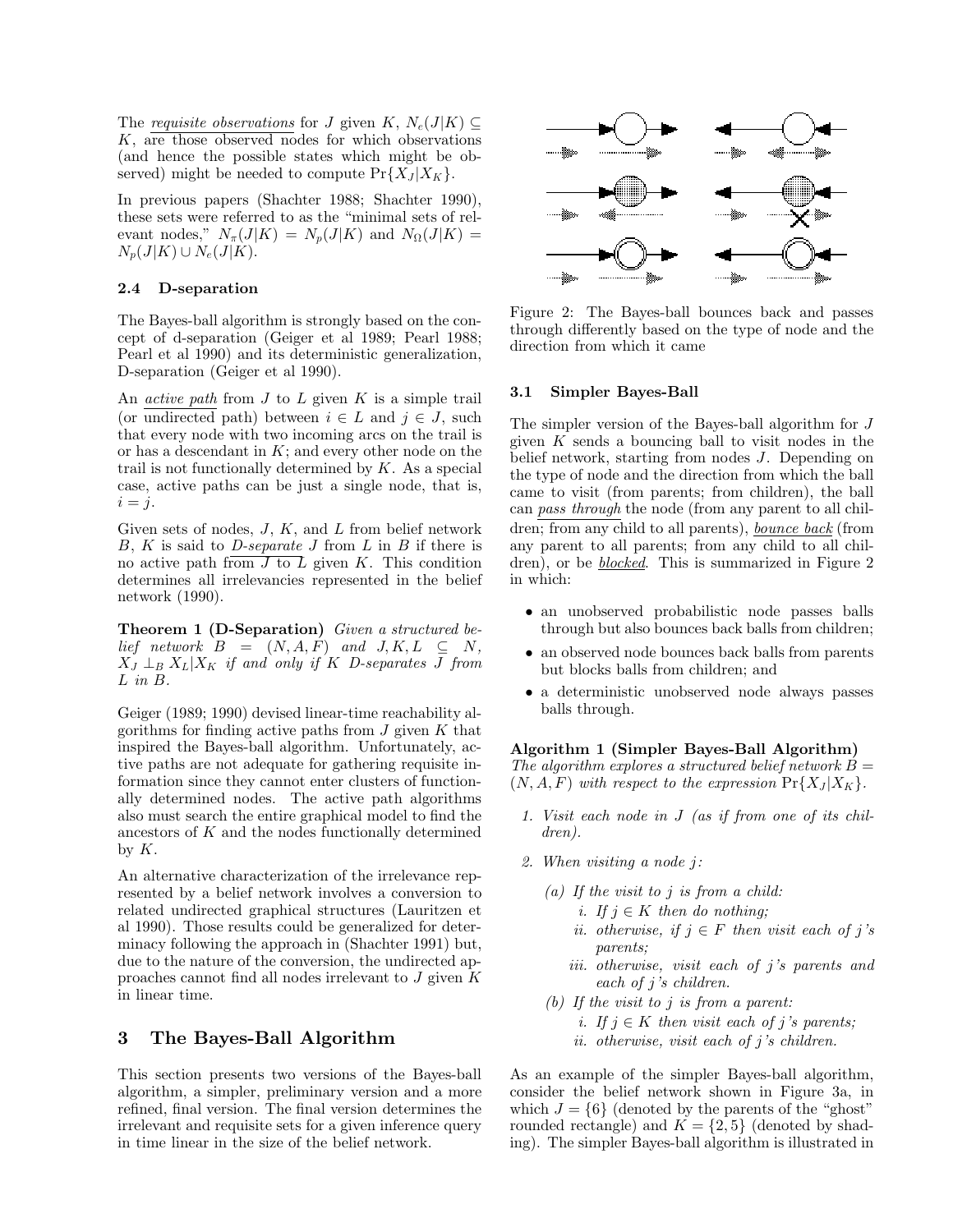

Figure 3: The simpler and refined versions of the Bayes-ball algorithm applied to a small belief network.

Figure 3b. Starting from the rounded rectangle, visit<br>its parent, node 6. From node 6 pass the ball through Figure 3b. Starting from the rounded rectangle, visit<br>its parent, node 6. From node 6 pass the ball through<br>to nodes 3 and 5 (and to the children of node 6 if it Figure 3b. Starting from the rounded rectangle, visit<br>its parent, node 6. From node 6 pass the ball through<br>to nodes 3 and 5 (and to the children of node 6 if it<br>had any). Node 5 does not send the ball anywhere its parent, node 6. From node 6 pass the ball through<br>to nodes 3 and 5 (and to the children of node 6 if it<br>had any). Node 5 does not send the ball anywhere,<br>but node 3 bounces it to its children nodes 2 and 6 to nodes 3 and 5 (and to the children of node 6 if it<br>had any). Node 5 does not send the ball anywhere,<br>but node 3 bounces it to its children, nodes 2 and 6,<br>(and would pass it through to its parents if it had any) had any). Node 5 does not send the ball anywhere,<br>but node 3 bounces it to its children, nodes 2 and 6,<br>(and would pass it through to its parents if it had any).<br>Node 6 has no children to pass to but node 2 bounces but node 3 bounces it to its children, nodes 2 and 6,<br>(and would pass it through to its parents if it had any).<br>Node 6 has no children to pass to, but node 2 bounces<br>the ball back to its parents nodes 1 and 3 In turn (and would pass it through to its parents if it had any).<br>Node 6 has no children to pass to, but node 2 bounces<br>the ball back to its parents, nodes 1 and 3. In turn,<br>nodes 1 and node 3 both bounce it back to node 2 Node 6 has no children to pass to, but node 2 bounces<br>the ball back to its parents, nodes 1 and 3. In turn,<br>nodes 1 and node 3 both bounce it back to node 2.<br>Although the ball will keep bouncing forever at this the ball back to its parents, nodes 1 and 3. In turn, nodes 1 and node 3 both bounce it back to node 2.<br>Although the ball will keep bouncing forever, at this nodes 1 and node 3 both bounce it back to node 2.<br>Although the ball will keep bouncing forever, at this<br>point it has visited all of the nodes it will ever visit<br>from all of the directions it will ever visit them Although the ball will keep bouncing forever, at point it has visited all of the nodes it will ever from all of the directions it will ever visit them. 5.2 The Final Bayes-Ball Algorithm<br>
3.2 The Final Bayes-Ball Algorithm

An obvious improvement to this algorithm is to maintain a list of nodes to be visited from parents and An obvious improvement to this algorithm is to maintain a list of nodes to be visited from parents and from children. Another, more critical improvement is to only visit the same arc in the same direction once tain a list of nodes to be visited from parents and<br>from children. Another, more critical improvement is<br>to only visit the same arc in the same direction once.<br>(This is not only more efficient, but necessary to termifrom children. Another, more critical improvement is<br>to only visit the same arc in the same direction once.<br>(This is not only more efficient, but necessary to termi-<br>nate the infinite loops) It is accomplished by marking to only visit the same arc in the same direction once.<br>(This is not only more efficient, but necessary to termi-<br>nate the infinite loops.) It is accomplished by marking<br>the top of a node when the ball is sent to the node's (This is not only more efficient, but necessary to terminate the infinite loops.) It is accomplished by marking the top of a node when the ball is sent to the node's parents marking the bottom of the node when the nate the infinite loops.) It is accomplished by marking<br>the top of a node when the ball is sent to the node's<br>parents, marking the bottom of the node when the<br>hall is sent to the node's children, and checking an the top of a node when the ball is sent to the node's<br>parents, marking the bottom of the node when the<br>ball is sent to the node's children, and checking an parents, marking the bottom of the node when the<br>ball is sent to the node's children, and checking an<br>observed node when it is visited. These marks not<br>only allow the algorithm to terminate but they also ball is sent to the node's children, and checking an observed node when it is visited. These marks not only allow the algorithm to terminate, but they also record significant results. Returning to the belief netobserved node when it is visited. These marks not<br>only allow the algorithm to terminate, but they also<br>record significant results. Returning to the belief net-<br>work shown in Figure 3a, apply these modifications to only allow the algorithm to terminate, but they also<br>record significant results. Returning to the belief net-<br>work shown in Figure 3a, apply these modifications to<br>obtain the network shown in Figure 3c. At the start record significant results. Returning to the belief network shown in Figure 3a, apply these modifications to obtain the network shown in Figure 3c. At the start, node 6 is visited (as if from its child) and it sends the work shown in Figure 3a, apply these modifications to<br>obtain the network shown in Figure 3c. At the start,<br>node 6 is visited (as if from its child) and it sends the<br>ball to its parents and children marking its top and obtain the network shown in Figure 3c. At the start,<br>node 6 is visited (as if from its child) and it sends the<br>ball to its parents and children, marking its top and<br>bottom. Node 5 does not send the ball anywhere, so node 6 is visited (as if from its child) and it sends the ball to its parents and children, marking its top and bottom. Node 5 does not send the ball anywhere, so ball to its parents and children, marking its top and<br>bottom. Node 5 does not send the ball anywhere, so<br>it is checked but not marked. Now node 3 is visited<br>from its child node 6 so it sends the ball to its parents bottom. Node 5 does not send the ball anywhere, so<br>it is checked but not marked. Now node 3 is visited<br>from its child node 6, so it sends the ball to its parents<br>and children and marks its top and bottom. Node 6 it is checked but not marked. Now node 3 is visited<br>from its child node 6, so it sends the ball to its parents<br>and children and marks its top and bottom. Node 6<br>receives the ball from parent node 3 and it would send from its child node 6, so it sends the ball to its parents<br>and children and marks its top and bottom. Node 6<br>receives the ball from parent node 3 and it would send<br>it to its children if its bottom were not marked already and children and marks its top and bottom. Node 6 receives the ball from parent node 3 and it would send it to its children if its bottom were not marked already. receives the ball from parent node 3 and it would send<br>it to its children if its bottom were not marked already.<br>Node 2 receives the ball from parent node 3, sends it<br>to its parents, and marks its top. Node 1 receives the Node 2 receives the ball from parent node 3, sends it Node 2 receives the ball from parent node 3, sends it<br>to its parents, and marks its top. Node 1 receives the<br>ball from child node 2, sends it to its parents and chil-<br>dren, and marks its top and bottom. Finally node 2 to its parents, and marks its top. Node 1 receives the ball from child node 2, sends it to its parents and children, and marks its top and bottom. Finally node 2 and node 3 receive the ball and recognize that there is ball from child node 2, sends it to its parents and children, and marks its top and bottom. Finally node 2 and node 3 receive the ball and recognize that there is nothing new to do with it. dren, and marks its top and bottom. Finally node 2 and node 3 receive the ball and recognize that there is nothing new to do with it.

The Bayes-ball algorithm was run on the belief network queries shown in parts a, c, e, and g of Figure 4



Figure 4: The Bayes-b<br>small belief networks

to obtain the networks shown in parts b, d, f, and h. In Figure 4b, nodes 1 and 2 are not visited. In Figure 4d to obtain the networks shown in parts b, d, f, and h. In<br>Figure 4b, nodes 1 and 2 are not visited. In Figure 4d,<br>nodes 4–5 and 6 are not visited because observed node to obtain the networks shown in parts b, d, f, and h. In<br>Figure 4b, nodes 1 and 2 are not visited. In Figure 4d,<br>nodes 4, 5, and 6 are not visited because observed node<br>2 will not let the ball pass through although node 2 Figure 4b, nodes 1 and 2 are not visited. In Figure 4d, nodes 4, 5, and 6 are not visited because observed node 2 will not let the ball pass through, although node 2 does bounce it back to its parents. In Figure 4f, the 2 will not let the ball pass through, although node 2 does bounce it back to its parents. In Figure 4f, the ball is passed through nodes 5 and 4, but it is not passed through node 3 so node 1 is not visited Fidoes bounce it back to its parents. In Figure 4f, the ball is passed through nodes 5 and 4, but it is not passed through node 3, so node 1 is not visited. Fi-<br>nally in Figure 4h, the ball is passed through nodes 6 ball is passed through nodes 5 and 4, but it is not passed through node 3, so node 1 is not visited. Finally, in Figure 4h, the ball is passed through nodes 6,  $5\,4\,$  and 2 but because there is no bounce back from passed through node 3, so node 1 is not visited. Finally, in Figure 4h, the ball is passed through nodes 6, 5, 4, and 2, but because there is no bounce back from node 1 the deterministic node 2 never passes the ball nally, in Figure 4h, the ball is passed through nodes 6, 5, 4, and 2, but because there is no bounce back from node 1, the deterministic node 2 never passes the ball through to node 3. 5, 4, and 2, but because there is no bounce back from

These examples help to illustrate some of the proper-<br>These examples help to illustrate some of the proper-<br>ties of the Baves-ball algorithm. these examples help to illustrate<br>ties of the Bayes-ball algorithm: ties of the Bayes-ball algorithm:<br>• the node  $j$  is visited by the algorithm if and only if

- observing  $x_j$  might change one's belief about  $X_j$ given  $X_{K\setminus\{j\}}$ ; boserving  $x_j$  might change one's benefit about  $\overline{X}_J$ <br>given  $X_{K\setminus\{j\}}$ ;<br>we need no information about any node which has<br>not been visited:
- given  $X_{K\setminus\{j\}}$ ;<br>we need no informa<br>not been visited; • we need no information about any node which has<br>not been visited;<br>• we might need to know what state was observed<br>for any observed node which is visited.
- mot been visited;<br>we might need to know what state was<br>for any observed node which is visited;
- we might need to know what state was observed<br>for any observed node which is visited;<br>• the ball bounces back to a parent from a child<br>only if that child is observed such as node 2 in for any observed node which is visited;<br>the ball bounces back to a parent from a child<br>only if that child is observed, such as node 2 in<br>Figure 4d. the ball bour<br>only if that<br>Figure 4d;<br>the left • only if that child is observed, such as node 2 in<br>Figure 4d;<br>• the ball never bounces back to a child from a par-<br>ent functionally determined by  $K$  such as nodes
- Figure 4d;<br>the ball never bounces back to a child from a par-<br>ent functionally determined by  $K$ , such as nodes<br>1 and 2 in Figure 4h. the ball never bounces b<br>ent functionally determi<br>1 and 2 in Figure 4h;<br>1 and 1 in Figure 4h; • ent functionally determined by  $A$ , such as nodes<br>
1 and 2 in Figure 4h;<br>
• the ball is passed to parents to find requisite infor-<br>
mation and passed to children looking for relevant.
- I and 2 in Figure 4n;<br>the ball is passed to parents to find requisite infor-<br>mation and passed to children looking for relevant<br>observations: observations; mation and passed to children looking for relevant<br>between is irrelevant  $\bullet$  any node not marked on its bottom is irrelevant
- to  $J$  given  $K$ ;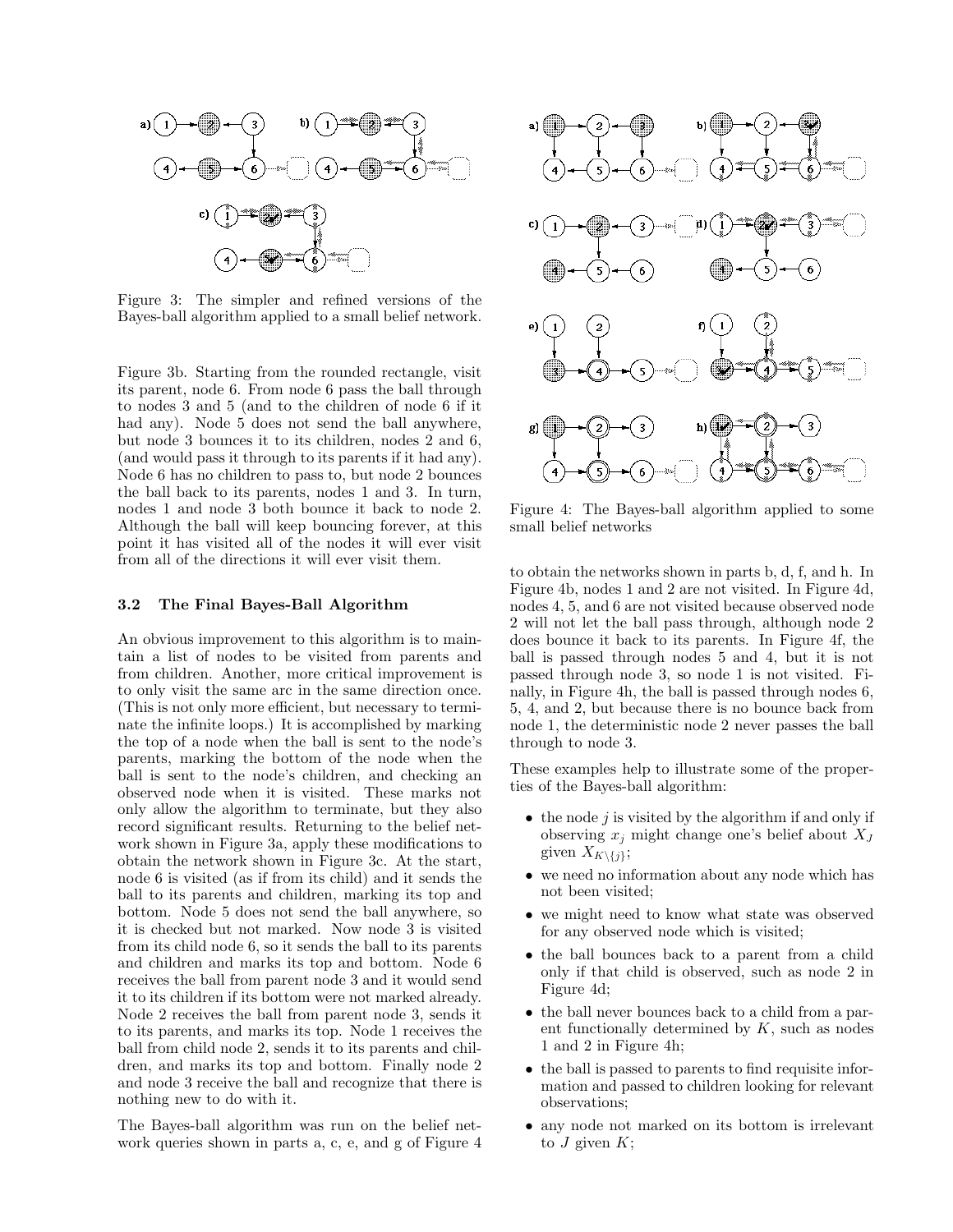• we might need a conditional probability distribution (or deterministic function) for any node we might need a conditional probability distribution (or deterministic function) for any node marked on its top we might need a conduction (or determined on its top.

marked on its top.<br> **Algorithm 2 (Bayes-Ball)** The algorithm explores<br>
a structured belief network  $B = (NA \ F)$  with respect **Algorithm 2 (Bayes-Ball)** The algorithm explores<br>a structured belief network  $B = (N, A, F)$  with respect<br>to the expression  $Pr\{X_I | X_K\}$  and constructs the sets **Algorithm 2 (Bayes-Ball)** The algorithm explores<br>a structured belief network  $B = (N, A, F)$  with respect<br>to the expression  $Pr{X_J | X_K}$  and constructs the sets<br>of relevant and requisite nodes a structured belief network  $B = (N, A, F)$  with respect<br>to the expression  $Pr{X_J|X_K}$  and constructs the sets<br>of relevant and requisite nodes.

- more the requisite in the set of the set of the control of the top and the top and the post on the bottom of the bottom on the top and the bottom.  $\emph{Initialize all nodes as neither visited, no on the top, nor marked on the bottom.}$ on the top, nor marked on the bottom.<br>2. Create a schedule of nodes to be visited, initialized
- Create a schedule of nodes to be visited, initialized<br>with each node in J to be visited as if from one of<br>its children  $Create a \, scheme \\ with \, each \, nod \\ its \, children.$ 3. While there are still nodes scheduled to be visited:
- 
- While there are still nodes scheduled to be visited:<br>
(a) Pick any node j scheduled to be visited and<br>
remove it from the schedule Fither i was Pick any node j scheduled to be visited and<br>remove it from the schedule. Either j was<br>scheduled for a visit from a parent a visit Pick any node j scheduled to be visited and<br>remove it from the schedule. Either j was<br>scheduled for a visit from a parent, a visit<br>from a child or both remove it from the schedule. Either  $j$  was<br>scheduled for a visit from a parent, a visit<br>from a child, or both.
	- (b) Mark <sup>j</sup> as visited.
	- (c) If  $j \notin K$  and the visit to j is from a child:
- $if \ j \notin K$  and the visit to j is from a child:<br>i. if the top of j is not marked, then mark<br>its top and schedule each of its parents to  $\notin$  K and the visit to j is from a child:<br>if the top of j is not marked, then mark<br>its top and schedule each of its parents to<br>be visited. if the top  $o_i$ <br>its top and  $\ddot{o}$ <br>be visited;<br>if  $\ddot{o}$   $\neq$   $F$ its top and schedule each of its parents to<br>be visited;<br>ii. if  $j \notin F$  and the bottom of j is not<br>marked then mark its bottom and sched
	- be visited;<br>if  $j \notin F$  and the bottom of  $j$  is not<br>marked, then mark its bottom and sched-<br>ule each of its children to be visited marked, then mark its bottom and sched-<br>ule each of its children to be visited.
	- (d) If the visit to j is from a parent:
- the each of us chuaren to be visited.<br>
If the visit to j is from a parent:<br>
i. If j ∈ K and the top of j is not marked,<br>
then mark its top and schedule each of its the visit to j is from a parent:<br>If  $j \in K$  and the top of j is not marked,<br>then mark its top and schedule each of its<br>narents to be visited. If  $j \in K$  and the top  $\alpha$ <br>then mark its top and  $\alpha$ <br>parents to be visited;<br>if  $j \notin K$  and the b then mark its top and schedule each of its<br>parents to be visited;<br>ii. if  $j \notin K$  and the bottom of j is not<br>marked then mark its bottom and sched
	- parents to be visited;<br>if  $j \notin K$  and the bottom of  $j$  is not<br>marked, then mark its bottom and sched-<br>ule each of its children to be visited if  $j \notin K$  and the bottom of  $j$  is<br>marked, then mark its bottom and sch<br>ule each of its children to be visited.
- quantity is used.<br>4. The irrelevant nodes,  $N_i(J|K)$ , are those nodes<br>not marked on the bottom The irrelevant nodes,  $N_i(J|$ <br><u>not</u> marked on the bottom.
- <u>not</u> marked on the bottom.<br>5. The requisite probability nodes,  $N_p(J|K)$ , are<br>those nodes marked on ton  $\begin{minipage}{.4\linewidth} The requisite probability~no~those~nodes~marked~on~top. \end{minipage}$
- those nodes marked on top.<br>6. The requisite observation nodes,  $N_e(J|K)$ , are<br>those nodes in K marked as visited  $\begin{minipage}{.4\linewidth} The requisite observation nodes, $N_e$ those nodes in $K$ marked as visited. \end{minipage}$ those nodes in K marked as visited.<br> **3.3 Bayes-Ball Proofs**

**3.3 Bayes-Ball Proofs**<br>The section proves that Bayes-ball properly computes<br>the irrelevant and requisite sets and does it in sub-The section proves that Bayes-ball properly computes<br>the irrelevant and requisite sets and does it in sub-<br>linear time The section p<br>the irrelevant<br>linear time.

structured belief network  $B = (N, A, F)$  and  $J, K, L \subseteq$ **Theorem 2 (Bayes-Ball Irrelevance)** Given a<br>structured belief network  $B = (N, A, F)$  and  $J, K, L \subseteq N$ ,  $X_J \perp_B X_L | X_K$  if and only if  $L \subseteq N_i(J|K)$ , as de-<br>termined by the Bayes-Ball algorithm structured belief network  $B = (N, A, F)$ <br>N,  $X_J \perp_B X_L | X_K$  if and only if  $L \subseteq N_i$ <br>termined by the Bayes-Ball algorithm.

termined by the Bayes-Ball algorithm.<br> **Proof:** Based on Theorem 1 it is sufficient to show  $f$ <br>
that a node *l* will be marked on the bottom if and  $f$ **Proof:** Based on Theorem 1 it is sufficient to show that a node l will be marked on the bottom if and only if there is an active path from  $J$  to  $l$  given  $K$ that a node  $l$  will be marked on the bottom if and only if there is an active path from  $J$  to  $l$  given  $K$ .

First, any node *i* is or has a descendant in  $K$  if and only if it would always bounce the ball back to its parents First, any node  $i$  is or has a descendant in  $K$  if and only if it would always bounce the ball back to its parents after one of them sent the ball to it, since the bounce First, any node  $i$  is or has a descendant in  $K$  if and only<br>if it would always bounce the ball back to its parents<br>after one of them sent the ball to it, since the bounce<br>back can only come from an observed descendant if it would always bounce the ball back to its parent after one of them sent the ball to it, since the bound<br>back can only come from an observed descendant.

second, i is functionally determined by  $K$  if and only if it would never bounce the ball back to its children after Second,  $i$  is functionally determined by  $K$  if and only if it would never bounce the ball back to its children after one of them sent the ball to it, since any unobserved Second, *i* is functionally determined by  $K$  if and only if<br>it would never bounce the ball back to its children after<br>one of them sent the ball to it, since any unobserved<br>probabilistic ancestor would bounce it back it would never bounce the ball back to its children after<br>one of them sent the ball to it, since any unobserved<br>probabilistic ancestor would bounce it back.

Therefore, given any active path from  $J$  to  $l$ , Bayesball can travel the path (perhaps with the detours just described) and it will be visiting the children of node  $l$ . Therefore, given any active path from  $J$  to  $l$ , Bayes-<br>ball can travel the path (perhaps with the detours just<br>described) and it will be visiting the children of node  $l$ ,<br>either by passing through or bouncing back. Sim described) and it will be visiting the children of node  $l$ ,<br>either by passing through or bouncing back. Similarly,<br>if the Bayes-ball is sent from  $l$  to its children then there<br>must be an active path from  $l$  to  $l \Box$ if the Bayes-ball is sent from  $l$  to its children then there must be an active path from  $J$  to  $l$ .  $\Box$ 

Theorem 3 (Bayes-Ball Requisite Sets) Given a structured belief network  $B = (N, A, F)$ , for any  $J, K \subseteq N$ , the Bayes-ball algorithm determines the structured belief network  $B = (N, A, F)$ , for any<br>  $J, K \subseteq N$ , the Bayes-ball algorithm determines the<br>
requisite probability nodes,  $N_p(J|K)$ , and the requisite<br>
observation nodes  $N_r(J|K)$  $J, K \subseteq N$ , the Bayes-ball alg<br>requisite probability nodes,  $N_p(\text{observation nodes}, N_e(J|K)).$ 

observation nodes,  $N_e(J|K)$ .<br>**Proof:** Whether a node *j* is visited does not depend at all on whether it is observed or deterministic but only **Proof:** Whether a node  $j$  is visited does not depend at all on whether it is observed or deterministic, but only on the properties of other nodes leading to it. If the all on whether it is observed or deterministic, but only on the properties of other nodes leading to it. If the all on whether it is observed or deterministic, but only<br>on the properties of other nodes leading to it. If the<br>algorithm visits an unobserved probabilistic node j,<br>then it will mark j on the bottom and, by the preced-<br>in algorithm visits an unobserved probabilistic node  $j$ ,<br>then it will mark  $j$  on the bottom and, by the preced-<br>ing theorem,  $j$  appears relevant to  $J$  given  $K$ . Thus,<br>the algorithm will visit node  $j$  if and only if kee then it will mark j on the bottom and, by the preceding theorem, j appears relevant to J given  $K$ . Thus, the algorithm will visit node j if and only if, keeping ing theorem, j appears relevant to J given K. Thus,<br>the algorithm will visit node j if and only if, keeping<br>all other nodes unchanged but changing j to be unob-<br>served and probabilistic  $X$  might be relevant to  $X$ the algorithm will visit node *j* if and only if, keeping all other nodes unchanged but changing *j* to be unobserved and probabilistic,  $X_j$  might be relevant to  $X_J$  given  $X_K$ 

given  $X_K$ .<br>
As a result, the state of an observed node k provides<br>
no information about J given K unless it is visited As a result, the state of an observed node k provides<br>no information about J given K unless it is visited.<br>Thus  $N_{\text{e}}(J|K)$  comprises those nodes in K which are As a result, the state of an observed node k provides<br>no information about J given K unless it is visited.<br>Thus,  $N_e(J|K)$  comprises those nodes in K which are<br>visited during the algorithm no information about  $J$  given<br>Thus,  $N_e(J|K)$  comprises those<br>visited during the algorithm.

Thus,  $N_e(\sigma | K)$  completes those holds in A which are<br>visited during the algorithm.<br>To determine  $N_p(J|K)$ , add a new observed parent<br>(a probability distribution/deterministic function) to To determine  $N_p(J|K)$ , add a new observed parent<br>(a probability distribution/deterministic function) to<br>every node. These new nodes would not have req-To determine  $N_p(J|K)$ , add a new observed parent<br>(a probability distribution/deterministic function) to<br>every node. These new nodes would not have req-<br>uisite observations unless they were visited and this (a probability distribution/deterministic function) to<br>every node. These new nodes would not have req-<br>uisite observations unless they were visited, and this<br>would occur only when their corresponding children every node. These new nodes would not have requisite observations unless they were visited, and this would occur only when their corresponding children have been marked on top  $\Box$ uisite observations unless they wer<br>would occur only when their corre<br>have been marked on top.  $\square$ 

linear time.<br>
introduced. Bayes-ball is able to gather<br>
theorem 2 (Bayes-Ball Irrelevance) Given a nizing their distinction—visiting parents for requisite would occur only when their corresponding emitted<br>have been marked on top.  $\square$ <br>The last part of the preceding proof relates to the<br>flaw in the requisite information algorithm in Geiger Find the receding proof relates to the<br>flaw in the requisite information algorithm in Geiger<br>(1990) In that paper relevance is used to recognize The last part of the preceding proof relates to the flaw in the requisite information algorithm in Geiger (1990). In that paper, relevance is used to recognize requisite distributions, but that can introduce uncerflaw in the requisite information algorithm in Geiger (1990). In that paper, relevance is used to recognize requisite distributions, but that can introduce uncer- $(1990)$ . In that paper, relevance is used to recognize requisite distributions, but that can introduce uncertainty and eliminate functional determinacy. On the other hand in this work requisite information is based requisite distributions, but that can introduce uncertainty and eliminate functional determinacy. On the other hand, in this work, requisite information is based on the need for observations and thus no spurious untainty and eliminate functional determinacy. On the other hand, in this work, requisite information is based<br>on the need for observations and thus no spurious uncertainty is introduced. Bayes-ball is able to gather other hand, in this work, requisite information is based<br>on the need for observations and thus no spurious un-<br>certainty is introduced. Bayes-ball is able to gather<br>both irrelevance and requisite information by recogon the need for observations and thus no spurious uncertainty is introduced. Bayes-ball is able to gather both irrelevance and requisite information by recognizing their distinction—visiting parents for requisite certainty is introduced. Bayes-ball is able to gather information and visiting children for relevance.

### Theorem 4 (Bayes-ball Complexity)

Given a structured belief network  $B = (N, A, F)$ , **Theorem 4 (Bayes-ball Complexity)**<br>Given a structured belief network  $B = (N, A, F)$ ,<br>for any  $J, K \subseteq N$ , the Bayes-ball algorithm runs in<br> $O(|N|+|A|)$  where  $A$ , are the arcs incident to the Given a structured belief network  $B = (N, A, F)$ ,<br>for any  $J, K \subseteq N$ , the Bayes-ball algorithm runs in<br> $O(|N| + |A_v|)$ , where  $A_v$  are the arcs incident to the<br>nodes marked during the algorithm. In the worst case  $O(|N| + |A_v|)$ , where  $A_v$  are the arcs incident to the nodes marked during the algorithm. In the worst case,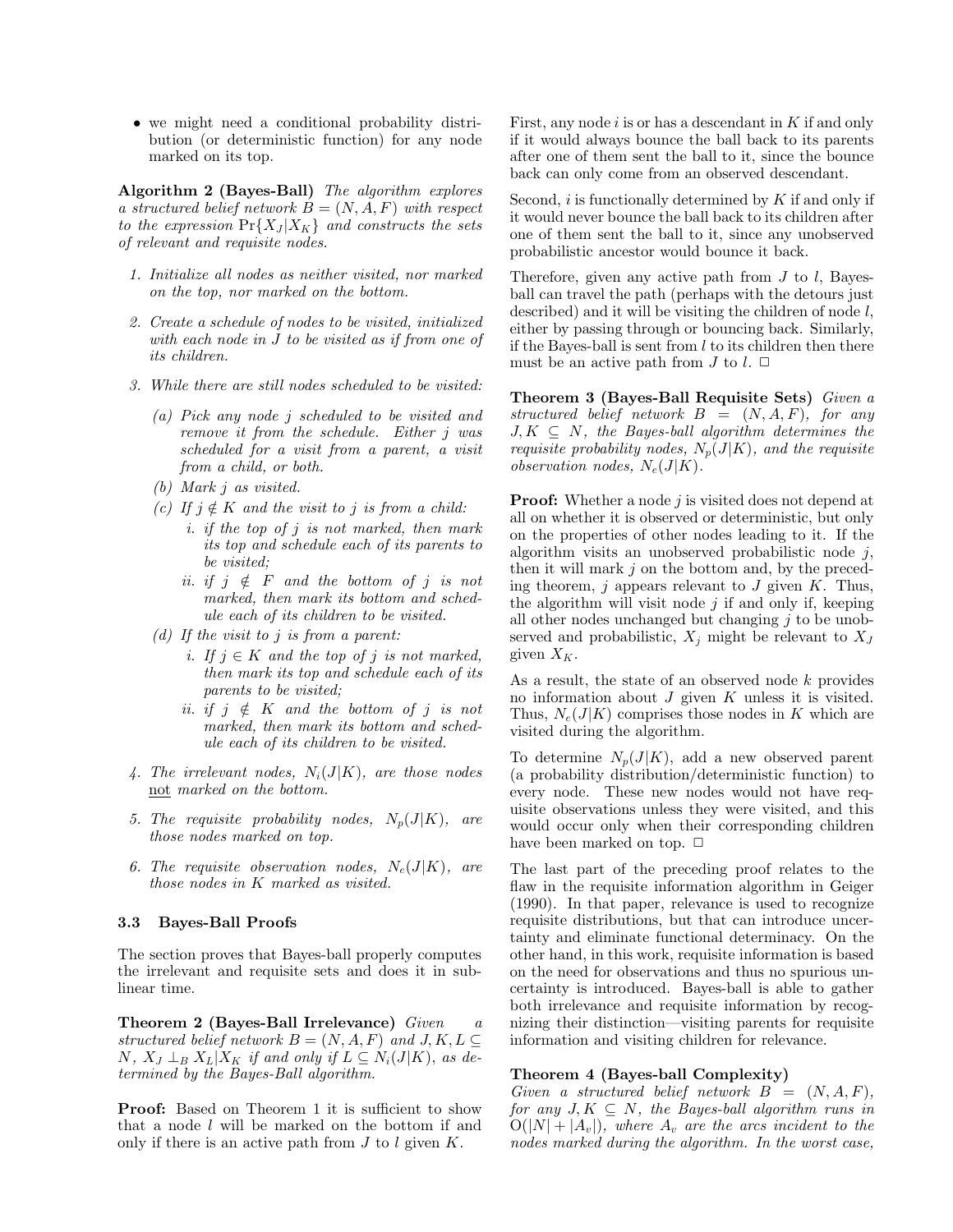

Figure 5: Informational arcs, separable values, and Figure 5: Informat<br>decision windows decision windows<br>it is linear time in the size of the graph.

it is linear time in the size of the graph.<br>**Proof:** Each node has to be visited to initialize flags<br>and to harvest results and then at most once for each **Proof:** Each node has to be visited to initialize flags and to harvest results and then at most once for each "active" incident arc. Only the active arcs will be vis-**Proof:** Each node has to be visited to initialize flags and to harvest results and then at most once for each "active" incident arc. Only the active arcs will be vis-<br>ited because the algorithm searches locally to deterand to harvest results and then at most once for each "active" incident arc. Only the active arcs will be visited, because the algorithm searches locally to deter-"active" incident arc. Only the active arcs will be visited, because the algorithm searches locally to determine whether a node has an observed descendant or is functionally determined  $\Box$ ited, because the algorithm search<br>mine whether a node has an obser<br>functionally determined.  $\Box$ functionally determined.  $\Box$ <br>**4** Bayes-Ball for Decisions

**The results in Section 3 determining requisite sets**<br>The results in Section 3 determining requisite sets<br>for probabilistic inference can be applied to problems The results in Section 3 determining requisite sets<br>for probabilistic inference can be applied to problems<br>of decision making under uncertainty (Shachter 1986; The results in Section 3 determining requisite sets<br>for probabilistic inference can be applied to problems<br>of decision making under uncertainty (Shachter 1986;<br>Shachter 1988) In this section the Baves-ball algofor probabilistic inference can be applied to problems<br>of decision making under uncertainty (Shachter 1986;<br>Shachter 1988). In this section, the Bayes-ball algo-<br>rithm is adapted to determine the requisite informaof decision making under uncertainty (Shachter 1986;<br>Shachter 1988). In this section, the Bayes-ball algo-<br>rithm is adapted to determine the requisite informa-<br>tion for decision problems represented by influence di-Shachter 1988). In this section, the Bayes-ball algo-<br>rithm is adapted to determine the requisite informa-<br>tion for decision problems represented by influence di-<br>agrams vielding a new significantly more efficient and rithm is adapted to determine the requisite information for decision problems represented by influence diagrams, yielding a new, significantly more efficient and nowerful algorithm agrams, yielding a new, significantly more efficient and powerful algorithm.

The *influence diagram* is a belief network augmented with rectangular *decision nodes*, representing vari-The *influence diagram* is a belief network augmented<br>with rectangular *decision nodes*, representing variables under the control of the decision maker, and<br>rounded rectangular *value nodes* representing the criwith rectangular *decision nodes*, representing variables under the control of the decision maker, and rounded rectangular *value nodes*, representing the criterion whose expectation the decision maker maxiables under the control of the decision maker, and<br>rounded rectangular *value nodes*, representing the cri-<br>terion whose expectation the decision maker maxi-<br>mizes to choose among decision alternatives. The decirounded rectangular <u>value nodes</u>, representing the criterion whose expectation the decision maker maximizes to choose among decision alternatives. The decisions  $D$  are assumed to be ordered in time  $d_1$ terion whose expectation the decision maker maximizes to choose among decision alternatives. The decisions, D, are assumed to be ordered in time,  $d_1, \ldots, d_m$ , and the uncertain variables are partitioned into sets  $F(W_1, \$ sions, D, are assumed to be ordered in time,  $d_1, \ldots, d_m$ ,<br>and the uncertain variables are partitioned into sets<br> $E, W_1, \ldots, W_{m+1}$  such that the uncertain variables  $W_i$ <br>are assumed to be observed before decision  $d_i$  bu and the uncertain variables are partitioned into sets  $E, W_1, \ldots, W_{m+1}$  such that the uncertain variables  $W_i$  are assumed to be observed before decision  $d_i$  but af-<br>ter decision  $d_{i+1}$ . Some of the uncertainties  $W_{n$  $E, W_1, \ldots, W_{m+1}$  such that the uncertain variables  $W_i$ <br>are assumed to be observed before decision  $d_i$  but af-<br>ter decision  $d_{i-1}$ . Some of the uncertainties,  $W_{m+1}$ ,<br>will not be observed before any of the decision ter decision  $d_{i-1}$ . Some of the uncertainties,  $W_{m+1}$ , will not be observed before any of the decisions, while others,  $E$ , have already been observed. We assume that if there are multiple value nodes in  $V$  that the will not be observed before any of the decisions, while<br>others,  $E$ , have already been observed. We assume<br>that if there are multiple value nodes in  $V$  that they<br>are related by a *separable function*, that is either a others,  $E$ , have already been observed. We assume<br>that if there are multiple value nodes in  $V$  that they<br>are related by a *separable function*, that is, either a<br>sum or a product (of poppositive factors). This struc that if there are multiple value nodes in  $V$  that they are related by a *separable function*, that is, either a sum or a product (of nonnegative factors). This struc-<br>ture is illustrated in Figure 5. Implicit in the figu are related by a *separable function*, that is, either a<br>sum or a product (of nonnegative factors). This struc-<br>ture is illustrated in Figure 5. Implicit in the figure<br>is the *no forgetting* assumption that at the time of sum or a product (of nonnegative factors). This structure is illustrated in Figure 5. Implicit in the figure is the *no forgetting* assumption that at the time of any decision the decision maker will remember all preture is illustrated in Figure 5. Implicit in the figure<br>is the *no forgetting* assumption that at the time of<br>any decision, the decision maker will remember all previous decisions and the uncertain variables known at any decision, the decision maker will remember all previous decisions and the uncertain variables known at the time they were made. These are captured in the *information sets.*  $I(d_i)$ , for each decision  $d_i$ . It follows vious decisions and the uncertain variables known at<br>the time they were made. These are captured in the<br>*information sets,*  $I(d_i)$ , for each decision  $d_i$ . It follows<br>that  $I(d_i) = W_i + d_i$  and  $I(d_i) = W_i + d_i$  and  $I(d_i)$ . the time they were made. These are captured in the<br> *information sets,*  $I(d_i)$ , for each decision  $d_i$ . It follows<br>
that  $I(d_1) = W_1 \cup E$  and  $I(d_i) = W_i \cup d_{i-1} \cup I(d_{i-1})$ <br>
for  $i = 2$  m. These information sets are indicated *information sets,*  $I(d_i)$ , for each decision  $d_i$ . It follows<br>that  $I(d_1) = W_1 \cup E$  and  $I(d_i) = W_i \cup d_{i-1} \cup I(d_{i-1})$ <br>for  $i = 2, ..., m$ . These information sets are indicated<br>in the influence diagram by *information arcs* into the that  $I(d_1) = W_1 \cup E$  and  $I(d_i) = W_i \cup d_{i-1} \cup I(d_{i-1})$ <br>for  $i = 2, ..., m$ . These information sets are indicated<br>in the influence diagram by *information arcs* into the<br>decision nodes for  $i = 2, ..., m$ . These information sets are indicated<br>in the influence diagram by *information arcs* into the<br>decision nodes.

decision nodes.<br>Consider the influence diagram shown in Figure 6a<br>modeling the design of an experiment. The decision Consider the influence diagram shown in Figure 6a<br>modeling the design of an experiment. The decision<br>maker seeks to maximize expected *Benefit* minus *Cost* modeling the design of an experiment. The decision maker seeks to maximize expected *Benefit* minus *Cost*.



 $F$ igure 6: A design of experiment decision model with<br>different informational assumptions Figure 6: A design of experiment decises<br>different informational assumptions

Benefit depends on the uncertain variable State and *Benefit* depends on the uncertain variable *State* and the decision *Act*. He has already observed *History* which depends on *State*, and before making the *Act Benefit* depends on the uncertain variable *State* and the decision *Act*. He has already observed *History* which depends on *State*, and before making the *Act* decision be will observe *Experiment* which depends the decision *Act*. He has already observed *History* which depends on *State*, and before making the *Act* decision, he will observe *Experiment*, which depends on both the *Design* decision and the *State* There is which depends on *State*, and before making the  $Act$  decision, he will observe *Experiment*, which depends on both the *Design* decision and the *State*. There is a *Cost* to the *Design* decision This problem is solved decision, he will observe *Experiment*, which depends<br>on both the *Design* decision and the *State*. There is<br>a *Cost* to the *Design* decision. This problem is solved<br>recursively through dynamic programming to deteron both the *Design* decision and the *State*. There is a *Cost* to the *Design* decision. This problem is solved recursively through dynamic programming to detera *Cost* to the *Design* decision. This problem is solved<br>recursively through dynamic programming to deter-<br>mine an optimal policy,  $d_m^*(x_{I(d_m)})$  for the latest de-<br>cision  $d_{-}$  as a function of the information available recursively through dynamic programming to deter-<br>mine an optimal policy,  $d_m^*(x_{I(d_m)})$  for the latest de-<br>cision,  $d_m$  as a function of the information available<br>at the time of the decision. Only the value nodes mine an optimal policy,  $d_m^*(x_{I(d_m)})$  for the latest decision,  $d_m$  as a function of the information available at the time of the decision. Only the value nodes which are descendants of  $d_m$  are affected by this polcision,  $d_m$  as a function of the information available<br>at the time of the decision. Only the value nodes<br>which are descendants of  $d_m$  are affected by this polat the time of the decision. Only the value nodes<br>which are descendants of  $d_m$  are affected by this pol-<br>icy,  $V_m = V \cap De(d_m)$  (Heckerman and Shachter 1995;<br>Shachter and Peot 1992) This policy must satisfy which are descendants of  $d_m$  are affected by this policy,  $V_m = V \cap De(d_m)$  (Heckerman and Shachter 1995; Shachter and Peot 1992). This policy must satisfy Shachter and Peot 1992). This policy must satisfy

$$
\mathrm{E}\{V_m|d^*_m(x_{I(d_m)}), x_{I(d_m)}\}=max_d\mathrm{E}\{V_m|d, x_{I(d_m)}\}.
$$

 $E\{V_m|d_m^*(x_{I(d_m)}), x_{I(d_m)}\} = max_d E\{V_m|d, x_{I(d_m)}\}.$ <br>This suggests the use of the Bayes-ball algorithm to determine the requisite sets. The decision  $d_m$  can be This suggests the use of the Bayes-ball algorithm to determine the requisite sets. The decision  $d_m$  can be replaced by the optimal policy to obtain the influence This suggests the use of the Bayes-ball algorithm to determine the requisite sets. The decision  $d_m$  can be replaced by the optimal policy to obtain the influence diagram shown in Figure 6c in which Act is now a dedetermine the requisite sets. The decision  $d_m$  can be replaced by the optimal policy to obtain the influence diagram shown in Figure 6c, in which Act is now a dereplaced by the optimal policy to obtain the influence<br>diagram shown in Figure 6c, in which  $Act$  is now a de-<br>terministic function of the requisite observations,  $De-$ <br>sian Experiment and History. At this point, the value diagram shown in Figure 6c, in which  $Act$  is now a deterministic function of the requisite observations,  $Design$ ,  $Experiment$ , and  $History$ . At this point, the value nodes  $V_{\infty}$  are irrelevant of any earlier decisions given terministic function of the requisite observations, *Design, Experiment*, and *History*. At this point, the value nodes  $V_m$  are irrelevant of any earlier decisions given the requisite observations at the time of decision sign, Experiment, and History. At this point, the value<br>nodes  $V_m$  are irrelevant of any earlier decisions given<br>the requisite observations at the time of decision  $d_m$ .<br>So the value for  $d_{m-1}$  can be characterized in t the requisite observations at the time of decision  $d_m$ .<br>So the value for  $d_{m-1}$  can be characterized in terms of  $V_{m-1}$  and the requisite observations from the first step. Continuing with the example *Cost Design Ex* So the value for  $d_{m-1}$  can be characterized in terms<br>of  $V_{m-1}$  and the requisite observations from the first<br>step. Continuing with the example, *Cost*, Design, Ex-<br>periment and History are the goals for Design, and t of  $V_{m-1}$  and the requisite observations from the first<br>step. Continuing with the example, *Cost*, *Design*, *Ex-*<br>*periment,* and *History* are the goals for *Design*, and the<br>policy is a function of *History* as shown step. Continuing with the example, Cost, Design, Ex-

perment, and *History* are the goals for *Design*, and the<br>policy is a function of *History* as shown in Figure 6e.<br>Suppose instead that the decision-maker were able to<br>observe the *State* before the *Act* decision as show Suppose instead that the decision-maker were able to<br>observe the *State* before the *Act* decision, as shown in<br>Figure 6g. Now, *State* is the only requisite observed Suppose instead that the decision-maker were able to observe the *State* before the *Act* decision, as shown in Figure 6g. Now, *State* is the only requisite observed node before *Act* vielding the diagram shown in Fig. observe the *State* before the Act decision, as shown in Figure 6g. Now, *State* is the only requisite observed node before Act, yielding the diagram shown in Fig-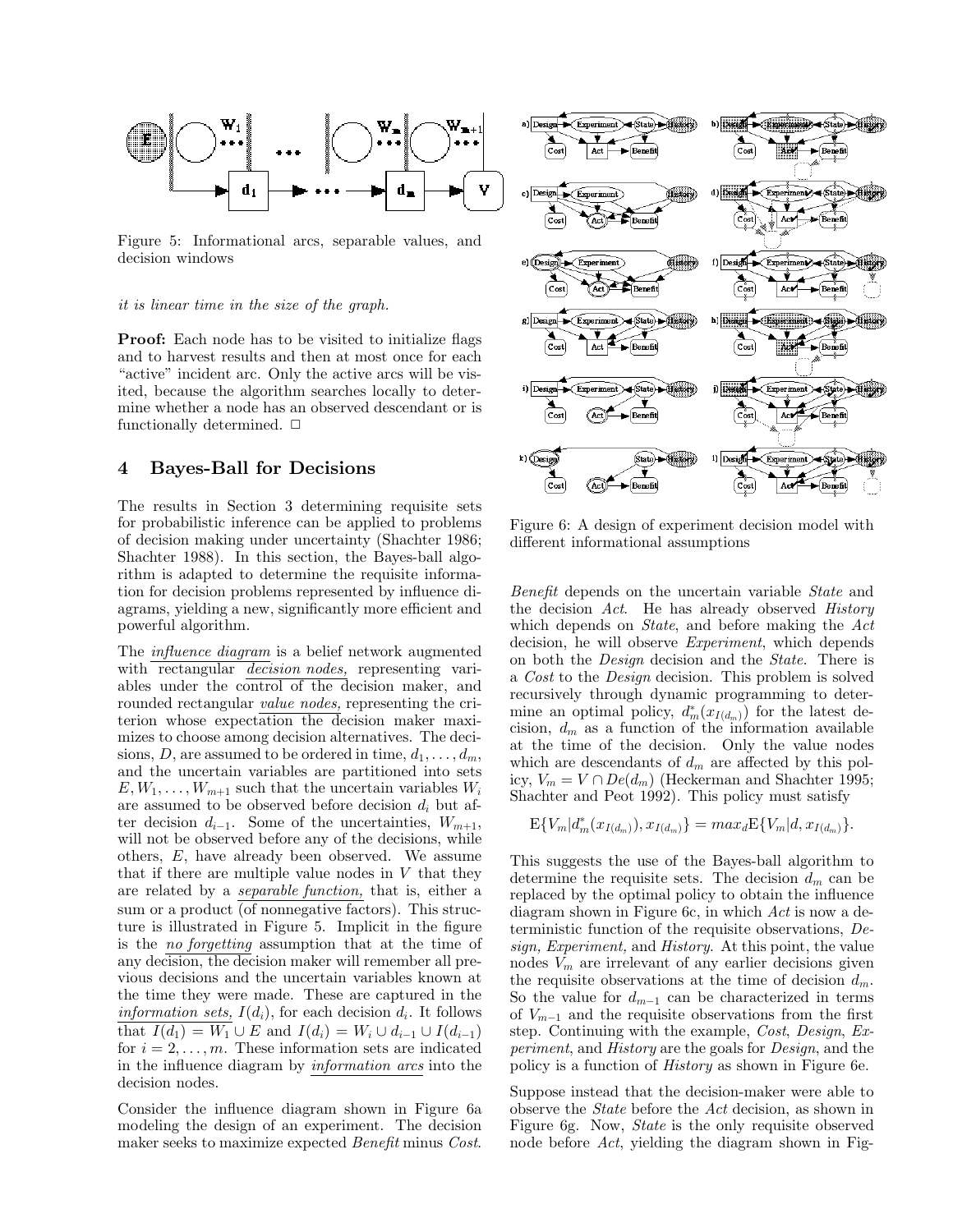ure 6i. As a result, *Cost* and *State* are the goals for *Design* as shown in Figure 6k ure 6i. As a result,  $Cost$  and  $St$ <br>*Design* as shown in Figure 6k. Design as shown in Figure 6k.<br>The *requisite probability nodes* for decision  $i$ , denoted

The *requisite probability nodes* for decision *i*, denoted  $N_p^i$ , are those nodes for which conditional probability distributions (and possible states) might be pooded to The *requisite probability nodes* for decision *i*, denoted  $N_p^i$ , are those nodes for which conditional probability distributions (and possible states) might be needed to evaluate the decision problem starting with deci distributions (and possible states) might be needed to evaluate the decision problem starting with decision distributions (and possible states) might be needed to evaluate the decision problem starting with decision *i*.  $N_p^0$  is the set of requisite probability nodes for the entire decision problem evaluate the decision pro<br> *i*.  $N_p^0$  is the set of requisi-<br>
entire decision problem.

 $T_{np}$  is the set of requisite probability holds for the<br>entire decision problem.<br>The *requisite observations* for decision *i*, denoted  $N_e^i$ ,<br>are those nodes which can be observed before decision The *requisite observations* for decision *i*, denoted  $N_e^i$ ,<br>are those nodes which can be observed before decision<br>*i* that might be worth observing (and hence for which The *requisite observations* for decision *i*, denoted  $N_e^i$ , are those nodes which can be observed before decision *i* that might be worth observing (and hence for which the possible states might be needed) in order to are those nodes which can be observed before decision<br>i that might be worth observing (and hence for which<br>the possible states might be needed) in order to evalu-<br>ate the decision problem starting with decision  $i$ .  $N^0$ i that might be worth observing (and hence for which<br>the possible states might be needed) in order to evalu-<br>ate the decision problem starting with decision i.  $N_e^0$ <br>is the set of requisite observation nodes before the e the possible states might be needed) in order to evaluate the decision problem starting with decision  $i$ .  $N_e^0$  is the set of requisite observation nodes before the entire decision problem assuming that we have observed ate the decision problem starting with decision *i*.  $N_e^0$  is the set of requisite observation nodes before the entire decision problem, assuming that we have observed nodes  $E$  now: if  $E = \emptyset$  then  $N^0 = \emptyset$ is the set of requisite observation i<br>tire decision problem, assuming then<br>nodes  $E$  now; if  $E = \emptyset$  then  $N_e^0 =$ nodes E now; if  $E = \emptyset$  then  $N_e^0 = \emptyset$ .<br> **Algorithm 3 (Decision Bayes-Ball)**<br> *This algorithm constructs the sets of rem* 

Algorithm 3 (Decision Bayes-Ball)<br>This algorithm constructs the sets of requisite nodes **Algorithm 3 (Decision Bayes-Ball)**<br>*This algorithm constructs the sets of requisite nodes*<br>*for an influence diagram with separable value nodes*<br>*V evidence nodes*  $F$  *and time-ordered decision nodes* This algorithm constructs the sets of requisite nodes<br>for an influence diagram with separable value nodes<br>V, evidence nodes E, and time-ordered decision nodes<br> $D = \{d_1, \ldots, d_m\}$ for an influence die<br>V, evidence nodes E<br> $D = \{d_1, \ldots, d_m\}.$  $D = \{d_1, \ldots, d_m\}.$ <br>1. start with the last decision,  $d_m$ :

- - (a) Determine the relevant value nodes,  $V_m =$ Determine the relevant value nodes,  $V_m = V \cap De(d_m)$ . (If there is only one value node for the problem it should be in  $V_m$ ) Determine the relevant value nodes,<br> $V \cap De(d_m)$ . (If there is only one value<br>for the problem, it should be in  $V_m$ .)<br>Para the Bayes hell election on  $V_a$ .
	- $V \cap De(d_m)$ . (*If there is only one value node<br>for the problem, it should be in*  $V_m$ .)<br>(b) Run the Bayes-ball algorithm on  $V_m | \{d_m\} \cup$ <br> $I(d_m)$ , ignoring any informational arcs.<br>(c) If  $d_m$  is not marked as visited then de (b) Run the Bayes-ball algorithm on  $V_m \setminus \{d_m\} \cup$ <br>  $I(d_m)$ , ignoring any informational arcs.<br>
	(c) If  $d_m$  is not marked as visited then deci-<br>
	sion  $d_m$  is irrelevant-it has no effect on the
	- $I(d_m)$ , ignoring any informational arcs.<br>If  $d_m$  is not marked as visited then decision  $d_m$  is irrelevant–it has no effect on the<br>decision-maker's value If  $d_m$  is not marked as<br>sion  $d_m$  is irrelevant-it h<br>decision-maker's value.<br>The requisite observation (d)  $d_m$  is irrelevant-it has no effect on the<br>decision-maker's value.<br>(d) The requisite observation nodes for decision<br> $d_m$  are the nodes in  $I(d_m)$  marked as visited
	- decision-maker's value.<br>The requisite observation nodes for decision<br> $d_m$  are the nodes in  $I(d_m)$  marked as visited,

$$
N_e^m = N_e(V_m | \{d_m\} \cup I(d_m)) \cap I(d_m).
$$

 $N_e^m = N_e(V_m | \{d_m\} \cup I(d_m)) \cap I(d_m).$ <br>
(e) The requisite probability nodes starting with decision  $d_m$  are the nodes marked on ton The requisite probability nodes starting with<br>decision  $d_m$  are the nodes marked on top,

$$
N_p^m = N_p(V_m | \{d_m\} \cup I(d_m)).
$$

- $N_p^m = N_p(V_m | \{d_m\} \cup I(d_m)).$ <br>
2. iterate backwards for each earlier decision  $d_i$ ,  $i =$ <br>  $m-1, \ldots, 1$ :  $m-1,\ldots,1$ :<br>
(a) Determine the relevant value nodes,  $V_i$  = There are two issues to be
	- $Determine the relevant value nodes, V_i = V \cap (De(d_i) \setminus De(d_{i+1}))$ , ignoring any infor-<br>mational arcs in determining descendants Determine the relevant value nodes,  $V_i = V \cap (De(d_i) \setminus De(d_{i+1}))$ , ignoring any infor-<br>mational arcs in determining descendants.<br>Because the Bauce hell election on  $V_i$
	- $N_e^{i+1}|\{e$ mational arcs in determining descendants.<br>Resume the Bayes-ball algorithm on  $V_i \cup N_e^{i+1}|\{d_i\} \cup I(d_i)$ , ignoring any informational arcs.  $N_e^{i+1}$ {d<sub>i</sub>}∪ $I(d_i)$ , ignoring any informational<br>arcs.<br>(c) If  $d_i$  is not marked as visited then decision  $d_i$ <br>is irrelevant
	- arcs.<br>If  $d_i$  is not mas<br>is irrelevant.<br>The requisite
	- is irrelevant.<br>The requisite observation nodes for decision<br> $d_i$ ,  $N_e^i$ , are those nodes in  $I(d_i)$  marked as<br>*visited* visited.
	- (e) The requisite probability nodes starting with visited.<br>The requisite probability nodes starting with<br>decision  $d_i$ ,  $N_p^i$ , are all of the nodes marked<br>on ton  $\begin{array}{l} The\; \textit{requ}\ \textit{decision}\; \textit{on}\; \textit{top}. \end{array}$
- 3. compute the requisite information at the start of the decision problem (now) given current observations E:
	- tions E:<br>
	(a) Resume the Bayes-ball algorithm on  $N_e^1|E$ ,<br>
	ignoring any informational arcs Resume the Bayes-ball algorithm<br>ignoring any informational arcs.<br>The previsite charmations peoded (a) Resume the Bayes-ball algorithm on  $N_e^1|E$ ,<br>ignoring any informational arcs.<br>(b) The requisite observations needed now,  $N_e^0$ ,<br>are those nodes in E marked as wisited (If
	- *ignoring any informational arcs.*<br>
	The requisite observations needed now,  $N_e^0$ ,<br>
	are those nodes in E marked as visited. (If<br>
	E is empty then no observations are needed are those nodes in  $E$  marked as visited. (If  $E$  is empty, then no observations are needed now.)  $E$  is empty, then no observations are needed<br>now.)<br>(c) The requisite probability nodes starting now,<br> $N^0$  are all of the nodes marked on ton
	- $N_p^0$ , are all of the nodes marked on top. w.)<br>e requisite probability nodes starting no<br>, are all of the nodes marked on top.

 $N_p^0$ , are all of the nodes marked on top.<br>Consider the influence diagram examples shown in Fig-<br>ure 6. As explained earlier, the left column represents Consider the influence diagram examples shown in Figure 6. As explained earlier, the left column represents the influence diagram at each step as decisions are re-Consider the influence diagram examples shown in Figure 6. As explained earlier, the left column represents<br>the influence diagram at each step as decisions are re-<br>placed by policies for the situations without and with ure 6. As explained earlier, the left column represents<br>the influence diagram at each step as decisions are re-<br>placed by policies for the situations without and with<br>observation of *State* before the *Act* decision. The placed by policies for the situations without and with placed by policies for the situations without and with<br>observation of *State* before the *Act* decision. The right<br>column shows how the Bayes-ball algorithm for de-<br>cisions is applied sequentially to the original problem observation of *State* before the *Act* decision. The right column shows how the Bayes-ball algorithm for decisions is applied sequentially to the original problem structure Bayes-ball works efficiently on influence diacolumn shows how the Bayes-ball algorithm for decisions is applied sequentially to the original problem<br>structure. Bayes-ball works efficiently on influence dia-<br>grams by resuming rather than restarting at each step cisions is applied sequentially to the original problem<br>structure. Bayes-ball works efficiently on influence dia-<br>grams by resuming rather than restarting at each step. structure. Bayes-ball works efficiently on influence diagrams by resuming rather than restarting at each step.<br>The sets computed by the algorithm are shown in the following table: grams by resumin<br>The sets compute<br>following table:

| bllowing table: |    |                  |                   |
|-----------------|----|------------------|-------------------|
| Figure 6        | Ì, | $N^{i}$          |                   |
| a/b             | 2  | Design, History, | Benefit, History, |
|                 |    | Experiment       | Experiment, State |
| C.              |    | <b>History</b>   | above + $Cost$    |
| e               |    | History          | above             |
| g               | 2  | State            | Bene fit          |
|                 |    | $\it Historu$    | Benefit, Cost,    |
|                 |    |                  | History, State    |
|                 |    | $\it Historu$    | above             |

 $\begin{array}{|c|c|c|c|c|}\n\hline\n k/l & 0 & History & above \ \hline\n \end{array}$ <br> **Theorem 5 (Decision Bayes-Ball)** Given an in-<br>
fluence diagram with senarable value nodes and evi-**Theorem 5 (Decision Bayes-Ball)** Given an in-<br>fluence diagram with separable value nodes and evi-<br>dence now Algorithm 3 will determine the requisite **Theorem 5 (Decision Bayes-Ball)** Given an in-<br>fluence diagram with separable value nodes and evi-<br>dence now, Algorithm 3 will determine the requisite<br>node sets in  $O(|N|+|A|)$  that is linear time in the fluence diagram with separable value nodes and evi-<br>dence now, Algorithm 3 will determine the requisite<br>node sets in  $O(|N| + |A|)$ , that is, linear time in the<br>number of nodes and arcs dence now, Algorithm 3 will determine the requisite<br>node sets in  $O(|N| + |A|)$ , that is, linear time in the<br>number of nodes and arcs.

number of nodes and arcs.<br>**Proof:** The correctness of the requisite sets follows<br>from the Baves-ball algorithm and the decision theory **Proof:** The correctness of the requisite sets follows from the Bayes-ball algorithm and the decision theory summarized in this section so the big question here is **Proof:** The correctness of the requisite sets follows<br>from the Bayes-ball algorithm and the decision theory<br>summarized in this section, so the big question here is<br>the computational complexity from the Bayes-ball algorithm and the decision theory summarized in this section, so the big question here is

mational arcs in determining descendants. The in the size of the graph. Second, the Bayes-<br>(b) Resume the Bayes-ball algorithm on  $V_i \cup$  ball algorithm for each decision can be resumed dur-(d) The requisite observation nodes for decision<br>
(d) The requisite observation nodes for decision<br>  $d_i$ ,  $N_e^i$ , are those nodes in  $I(d_i)$  marked as<br>  $d_i$ ,  $N_e^i$ , are those nodes in  $I(d_i)$  marked as<br>
are no longer obser There are two issues to be resolved there. First, the sets of value nodes can be determined in linear<br>the sets of value nodes can be determined in linear<br>time in the size of the graph Second the Baves-There are two issues to be resolved there. First, the sets of value nodes can be determined in linear time in the size of the graph. Second, the Bayes-<br>hall algorithm for each decision can be resumed durthe sets of value nodes can be determined in linear<br>time in the size of the graph. Second, the Bayes-<br>ball algorithm for each decision can be resumed dur-<br>ing the algorithm keeping the previous results. This time in the size of the graph. Second, the Bayes-<br>ball algorithm for each decision can be resumed dur-<br>ing the algorithm, keeping the previous results. This<br>works because the information sets are monotone ball algorithm for each decision can be resumed during the algorithm, keeping the previous results. This works because the information sets are monotone,  $E \subset \{d_1\} \sqcup I(d_1) \subset \{d_m\} \sqcup I(d_m)$ . Once the ing the algorithm, keeping the previous results. This<br>works because the information sets are monotone,<br> $E \subseteq \{d_1\} \cup I(d_1) \subseteq \ldots \subseteq \{d_m\} \cup I(d_m)$ . Once the<br>algorithm has been run on  $V_i \cup N_i^{i+1} \setminus \{d_i\} \cup I(d_i)$ , it<br>is easy to works because the information sets are monotone,<br>  $E \subseteq \{d_1\} \cup I(d_1) \subseteq \ldots \subseteq \{d_m\} \cup I(d_m)$ . Once the<br>
algorithm has been run on  $V_i \cup N_e^{i+1} | \{d_i\} \cup I(d_i)$ , it<br>
is easy to run it on  $V_{i-1} \cup N_e^{i} | \{d_{i-1}\} \cup I(d_{i-1})$ . The<br>
n algorithm has been run on  $V_i \cup N_e^{i+1} \{d_i\} \cup I(d_i)$ , it<br>is easy to run it on  $V_{i-1} \cup N_e^{i} \{d_{i-1}\} \cup I(d_{i-1})$ . The<br>nodes  $(\{d_i\} \cup I(d_i) \setminus \{d_{i-1}\} \cup I(d_{i-1})) = \{d_i\} \cup W_i$ <br>are no longer observed, but the previously requisite nodes  $(\{d_i\} \cup I(d_i) \setminus \{d_{i-1}\} \cup I(d_{i-1})) = \{d_i\} \cup W_i$ <br>are no longer observed, but the previously requisite<br>observations  $N_e^{i+1} \setminus N_e^i$  are now scheduled to receive<br>messages from their children so they will now pass are no longer observed, but the previously requisite<br>observations  $N_e^{i+1} \setminus N_e^i$  are now scheduled to receive<br>messages from their children, so they will now pass<br>the Bayes-ball through to their parents automatically! observations  $N_e^{i+1} \setminus N_e^i$  are now scheduled to receive<br>messages from their children, so they will now pass<br>the Bayes-ball through to their parents automatically!<br>The Bayes-ball sets of nodes visited marked on the messages from their children, so they will now pass<br>the Bayes-ball through to their parents automatically!<br>The Bayes-ball sets of nodes visited, marked on the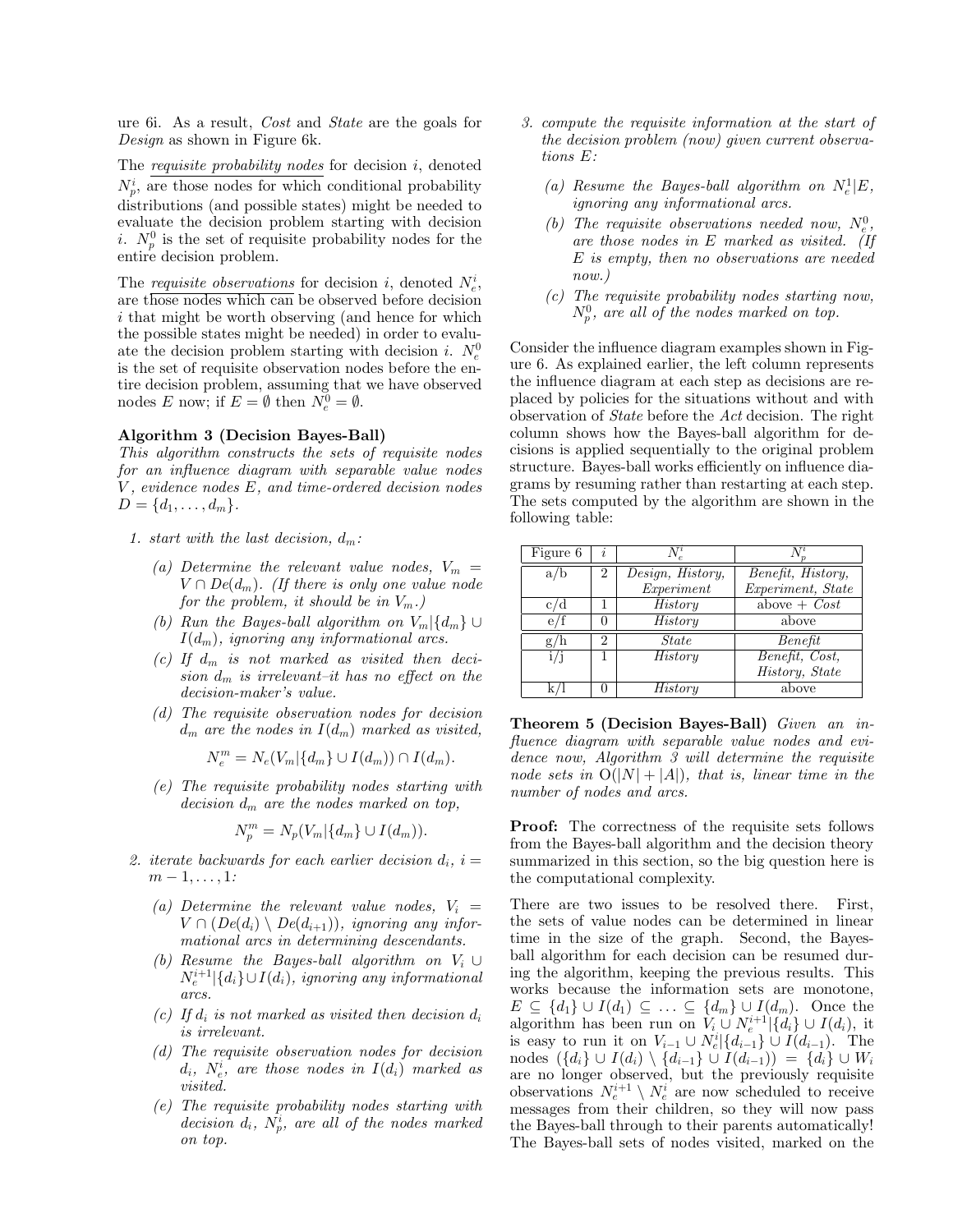top, and marked on the bottom, can grow monotoni-<br>cally as the decisions are visited in reverse order. The top, and marked on the bottom, can grow monotonically as the decisions are visited in reverse order. The computation of  $N^i$  is still correct, since only the curtop, and marked on the bottom, can grow monotonically as the decisions are visited in reverse order. The computation of  $N_e^i$  is still correct, since only the currently observed visited nodes are included and the cally as the decisions are visited in reverse order. The computation of  $N_e^i$  is still correct, since only the currently observed visited nodes are included and the number of node visits is  $O(|N| + |A|)$ computation of  $N_e^i$  is still correct, since only then rently observed visited nodes are included an number of node visits is  $O(|N| + |A|)$ .  $\Box$ number of node visits is  $O(|N| + |A|)$ .  $\Box$ <br>5 Conclusions

This paper has introduced a simple and efficient algo-This paper has introduced a simple and efficient algorithm to compute irrelevant and requisite sets for infer-<br>ence and decision problems represented as structured This paper has introduced a simple and efficient algorithm to compute irrelevant and requisite sets for inference and decision problems represented as structured belief networks and influence diagrams. Because these rithm to compute irrelevant and requisite sets for inference and decision problems represented as structured belief networks and influence diagrams. Because these procedures can be used before states and distributions ence and decision problems represented as structured<br>belief networks and influence diagrams. Because these<br>procedures can be used before states and distributions belief networks and influence diagrams. Because these<br>procedures can be used before states and distributions<br>are assessed they are quite useful. Although the ef-<br>ficiency gain over earlier belief network algorithms is procedures can be used before states and distributions<br>are assessed they are quite useful. Although the ef-<br>ficiency gain over earlier belief network algorithms is<br>modest (sub linear vs. linear time) the computation ficiency gain over earlier belief network algorithms is modest (sub linear vs. linear time), the computation<br>of requisite information is performed at the same time<br>as irrelevance is determined. of requisite information is performed at the same time

of requisite mormation is performed at the same time<br>as irrelevance is determined.<br>The significant improvement presented here is in<br>determining requisite information for decision probdetermining requisite information for decision prob-<br>determining requisite information for decision prob-<br>lems The new algorithm is linear time instead of The significant improvement presented here is in<br>determining requisite information for decision prob-<br>lems. The new algorithm is linear time instead of<br> $O((\text{number of decisions})(\text{graph size}))$  and can exploit determining requisite information for decision prob-<br>lems. The new algorithm is linear time instead of<br>O((number of decisions)(graph size)), and can exploit<br>separable values  $O((\text{number of decisions})(\text{graph size}))$ , and can exploit separable values.

These algorithms recognize the special properties of Morgan Kaufmann, 1996. deterministic relationships. Such models are becom-These algorithms recognize the special properties of<br>deterministic relationships. Such models are becom-<br>ing increasingly useful as new developments arise in<br>causal models (Heckerman and Shachter 1995) An deterministic relationships. Such models are becoming increasingly useful as new developments arise in causal models (Heckerman and Shachter 1995). An interesting extension of the deterministic model would ing increasingly useful as new developments arise in<br>causal models (Heckerman and Shachter 1995). An<br>interesting extension of the deterministic model would<br>be to represent determinism in more than one assesscausal models (Heckerman and Shachter 1995). An interesting extension of the deterministic model would be to represent determinism in more than one assessinteresting extension of the deterministic model would<br>be to represent determinism in more than one assess-<br>ment order, such as representing when deterministic<br>relationships are invertible be to represent determinism<br>ment order, such as represer<br>relationships are invertible. Another extension is to apply Bayes-ball to cyclical

netationships are invertible.<br>
Another extension is to apply Bayes-ball to cyclical<br>
networks (Pearl and Dechter 1996). Bayes-ball can be<br>
applied to such networks without any modifications Another extension is to apply Bayes-ball to cyclical<br>networks (Pearl and Dechter 1996). Bayes-ball can be<br>applied to such networks without any modifications.

applied to such networks without any modifications.<br>Although the algorithm recognizes the full informa-Although the algorithm recognizes the full informa-<br>tion requirements to value decision problems, it can<br>be modified to recognize some additional efficiencies in Although the algorithm recognizes the full information requirements to value decision problems, it can<br>be modified to recognize some additional efficiencies in<br>the dimensions of policy. For example, in Figure 6k tion requirements to value decision problems, it can<br>be modified to recognize some additional efficiencies in<br>the dimensions of policy. For example, in Figure 6k,<br>the choice of *Desian* would not depend on *History* if th be modified to recognize some additional efficiencies in<br>the dimensions of policy. For example, in Figure 6k,<br>the choice of *Design* would not depend on *History* if the<br>total value were the sum of *Cost* and *Benefit* alt the dimensions of policy. For example, in Figure 6k,<br>the choice of *Design* would not depend on *History* if the<br>total value were the sum of *Cost* and *Benefit*, although<br>the value derived would indeed depend on *History* the choice of *Design* would not depend on *History* if the total value were the sum of *Cost* and *Benefit*, although the value derived would indeed depend on *History*. As a result we wouldn't need a probability distribu total value were the sum of *Cost* and *Benefit*, although<br>the value derived would indeed depend on *History*. As<br>a result we wouldn't need a probability distribution<br>for *History* and *State* to determine the optimal pol the value derived would indeed depend on *History*. As<br>a result we wouldn't need a probability distribution<br>for *History* and *State* to determine the optimal policy,<br>but we would need them to value that policy a result we wouldn't need a probability distrifor *History* and *State* to determine the optimal but we would need them to value that policy.

### Acknowledgements

Acknowledgements<br>This paper has benefited from the comments, sugges-<br>tions, and ideas of many friends and students, most no-This paper has benefited from the comments, suggestions, and ideas of many friends and students, most no-<br>tably Danny Geiger, Derek Ayers, Mark Peot, David This paper has benefited from the comments, sugges-<br>tions, and ideas of many friends and students, most no-<br>tably Danny Geiger, Derek Ayers, Mark Peot, David<br>Heckerman, Marcia Tsugawa, Robert Korsan, Richard tions, and ideas of many friends and students, most no-<br>tably Danny Geiger, Derek Ayers, Mark Peot, David<br>Heckerman, Marcia Tsugawa, Robert Korsan, Richard<br>Barlow, and anonymous referees tably Danny Geiger, Derek Ayers,<br>Heckerman, Marcia Tsugawa, Robe<br>Barlow, and anonymous referees.

### References

References<br>Geiger, D., T. Verma, and J. Pearl. "d-separation:<br>from theorems to algorithms" In Fifth Workshop Geiger, D., T. Verma, and J. Pearl. "d-separation:<br>from theorems to algorithms." In Fifth Workshop

on Uncertainty in Artificial Intelligence in University of Windsor, Ontario, 118-125, 1989 on Uncertainty in Artificial Intelligence in l<br>versity of Windsor, Ontario, 118-125, 1989.

Solid University of Windsor, Ontario, 118-125, 1989.<br>Geiger, D., T. Verma, and J. Pearl. "Identifying in-<br>dependence in Bavesian networks" Networks 20 versity of Windsor, Ontario, 116-125, 1565.<br>Geiger, D., T. Verma, and J. Pearl. "Identifying in-<br>dependence in Bayesian networks." Networks 20<br>(1990): 507-534 Geiger, D., T. Ve:<br>dependence in Ba<br>(1990): 507-534.

(1990): 507-534.<br>(1990): 507-534.<br>Heckerman, D. and R. Shachter. "Decision-Theoretic Foundations for Causal Beasoning". Journal of Ar-(1990): 901-994.<br>Heckerman, D. and R. Shachter. "Decision-Theoretic<br>Foundations for Causal Reasoning." **Journal of Ar-**<br>tificial Intelligence Research 3 (1995): 405-430 Foundations for Causal Reasoning." Journal of Ar-

tificial Intelligence Research 3 (1995): 405-430.<br>Lauritzen, S. L., A. P. Dawid, B. N. Larsen, and H.-G.<br>Leimer. "Independence properties of directed Markov Lauritzen, S. L., A. P. Dawid, B. N. Larsen, and H.-G. fields." Networks 20 (1990): 491-505.

Echner. Intependence properties of directed Markov<br>fields." **Networks** 20 (1990): 491-505.<br>Lin, Y. and M. J. Drudzel. "Computational Advan-The Relevance Section, 191-969.<br>
Lin, Y. and M. J. Drudzel. "Computational Advan-<br>
tages of Relevance Reasoning in Bayesian Belief Net-<br>
works " In Uncertainty in Artificial Intelligence: Lin, Y. and M. J. Drudzel. "Computational Advantages of Relevance Reasoning in Bayesian Belief Networks." In Uncertainty in Artificial Intelligence:<br>Proceedings of the Thirteenth Conference 342tages of Relevance Reasoning in Bayesian Belief Networks." In Uncertainty in Artificial Intelligence:<br>Proceedings of the Thirteenth Conference, 342-<br>350. San Mateo, CA: Morgan Kaufmann, 1997. Proceedings of the Thirteenth Conference, 342-

1 Toccaings of the Thirtechth Conterence, 942<br>350. San Mateo, CA: Morgan Kaufmann, 1997.<br>Pearl, J. Probabilistic Reasoning in Intelligent<br>Systems San Mateo CA: Morgan Kaufmann 1988 Soo. San Mateo, CA: Morgan Kaufmann, 1991.<br>Pearl, J. **Probabilistic Reasoning in Intelligent**<br>**Systems**. San Mateo, CA: Morgan Kaufmann, 1988.

Pearl, J. **1 Foldomistic Teesoning in Inteingent**<br>**Systems**. San Mateo, CA: Morgan Kaufmann, 1988.<br>Pearl, J. and R. Dechter. "Identifying Independen-<br>cies in Causal Graphs with Feedback". In Uncer-Experiment Barry Water, C. Morgan Raumann, 1966.<br>Pearl, J. and R. Dechter. "Identifying Independencies in Causal Graphs with Feedback." In Uncer-Pearl, J. and R. Dechter. "Identifying Independencies in Causal Graphs with Feedback." In Uncertainty in Artificial Intelligence: Proceedings of the Twelfth Conference 420-426 San Mateo CA: cies in Causal Graphs with Feedback." In Uncertainty in Artificial Intelligence: Proceedings of<br>the Twelfth Conference, 420-426. San Mateo, CA:<br>Morgan Kaufmann 1996 the Twelfth Conference, 420-426. San Mateo, CA:

Fire Twenth Comerence, 420-420. San Matco, Cri.<br>Morgan Kaufmann, 1996.<br>Pearl, J., D. Geiger, and T. Verma. "The Logic of In-<br>fluence Diagrams." In Influence Diagrams. Belief Fluence Diagrams." In Influence Diagrams, Belief<br>fluence Diagrams." In Influence Diagrams, Belief<br>Nets and Decision Analysis eds R M Oliver Pearl, J., D. Geiger, and T. Verma. "The Logic of In-<br>fluence Diagrams." In **Influence Diagrams, Belief**<br>**Nets, and Decision Analysis**, eds. R. M. Oliver<br>and J. O. Smith. 67-87. Chichester: Wiley. 1990 fluence Diagrams." In Influence Diagrams, Belief Nets, and Decision Analysis, eds. R. M. Oliver and J. Q. Smith. 67-87. Chichester: Wiley, 1990.

Polices, and Decision Analysis, eds. T. M. Onver<br>and J. Q. Smith. 67-87. Chichester: Wiley, 1990.<br>Poh, K. L. and E. Horvitz. "A Graph-Theoretic Anal-<br>vsis of Information Value." In **Uncertainty in Ar**and *s*. e. Small, or or. ements or. whey, 1990.<br>Poh, K. L. and E. Horvitz. "A Graph-Theoretic Anal-<br>ysis of Information Value." In **Uncertainty in Ar-**<br>tificial Intelligence: Proceedings of the Twelfth Poh, K. L. and E. Horvitz. "A Graph-Theoretic Analysis of Information Value." In **Uncertainty in Artificial Intelligence: Proceedings of the Twelfth<br>Conference** 427-435 San Mateo CA: Morgan Kaufysis of Information Value." In Uncertainty in Artificial Intelligence: Proceedings of the Twelfth<br>Conference, 427-435. San Mateo, CA: Morgan Kauf-<br>mann 1996 tificial Intelligence: Proceedings of the Twelfth<br>Conference, 427-435. San Mateo, CA: Morgan Kauf-<br>mann, 1996.

Shachter, R. "A Graph-Based Inference Method for Conditional Independence." In Uncertainty in Ar-Shachter, R. "A Graph-Based Inference Method for<br>Conditional Independence." In **Uncertainty in Ar-<br>tificial Intelligence: Proceedings of the Seventh<br>Conference** eds. B D'Ambrosio. P Smets, and P Conditional Independence." In Uncertainty in Artificial Intelligence: Proceedings of the Seventh<br>Conference, eds. B D'Ambrosio, P Smets, and P<br>Bonissone, 353-360, San Mateo, CA: Morgan Kauf-Conference, eds. B D'Ambrosio, P Smets, and P Bonissone. 353-360. San Mateo, CA: Morgan Kauf-mann, 1991. Bonissone. 353-360. San Mateo, CA: Morgan Kauf-

Shachter, R. D. "Evaluating Influence Diagrams." Ops. Rsrch. 34 (November-December 1986): 871- 882.

Shachter, R. D. "Probabilistic Inference and Influence Diagrams." Ops. Rsrch. 36 (July-August 1988): 589-605.

Sag-605.<br>589-605.<br>Shachter, R. D. "An Ordered Examination of Influence<br>Diagrams" Networks 20 (1990): 535-563 Sos-<sub>009</sub>.<br>Shachter, R. D. "An Ordered Examination of l<br>Diagrams." **Networks** 20 (1990): 535-563. Diagrams." **Networks** 20 (1990): 535-563.<br>Shachter, R. D. and M. A. Peot. "Decision Making

Engrams. Technolds 20 (1990). 999-909.<br>Shachter, R. D. and M. A. Peot. "Decision Making<br>Using Probabilistic Inference Methods." In Uncer-<br>tainty in Artificial Intelligence: Proceedings of Shachter, R. D. and M. A. Peot. "Decision Making<br>Using Probabilistic Inference Methods." In Uncer-<br>tainty in Artificial Intelligence: Proceedings of<br>the Eighth Conference 276-283. San Mateo. CA: tainty in Artificial Intelligence: Proceedings of the Eighth Conference, 276-283. San Mateo, CA: Morgan Kaufmann, 1992. the Eighth Conference, 276-283. San Mateo, CA: